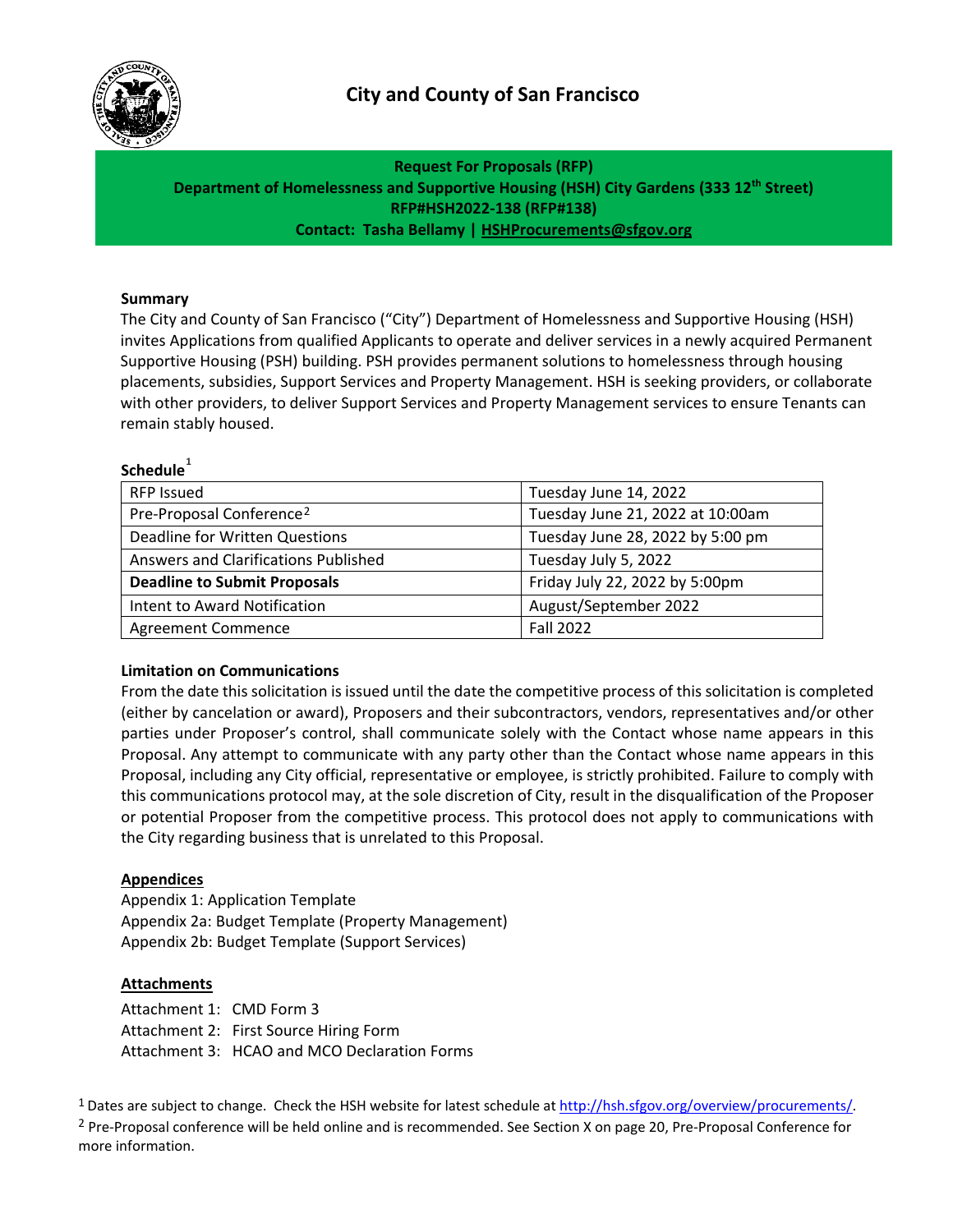Attachment 4: Physical Needs Assessment Attachment 5: Resident Selection Plan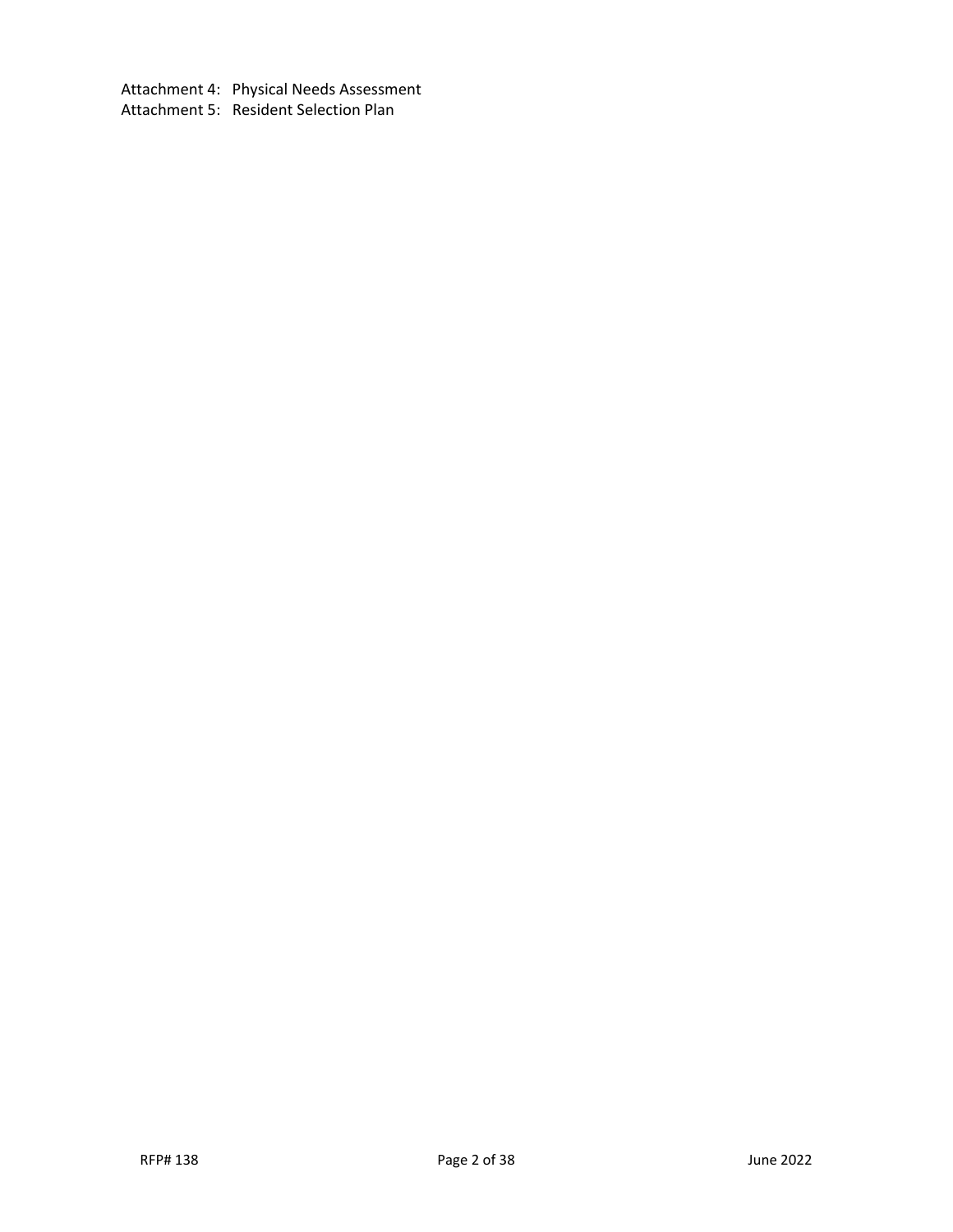# **Contents**

| Ī.                   |  |
|----------------------|--|
| А.                   |  |
| В.                   |  |
| С.                   |  |
| D.                   |  |
| Е.                   |  |
|                      |  |
| П.                   |  |
| Ш.                   |  |
| IV.                  |  |
| V.                   |  |
| А.                   |  |
| <i>B.</i>            |  |
| VI.<br>VII.          |  |
|                      |  |
|                      |  |
| VIII.                |  |
|                      |  |
| В.                   |  |
| $\mathcal{C}$<br>IX. |  |
| Х.                   |  |
|                      |  |
|                      |  |
| XI.                  |  |
| XII.                 |  |
| А.                   |  |
| XIII.                |  |
| XIV.                 |  |
| XV.                  |  |
| А.                   |  |
| В.                   |  |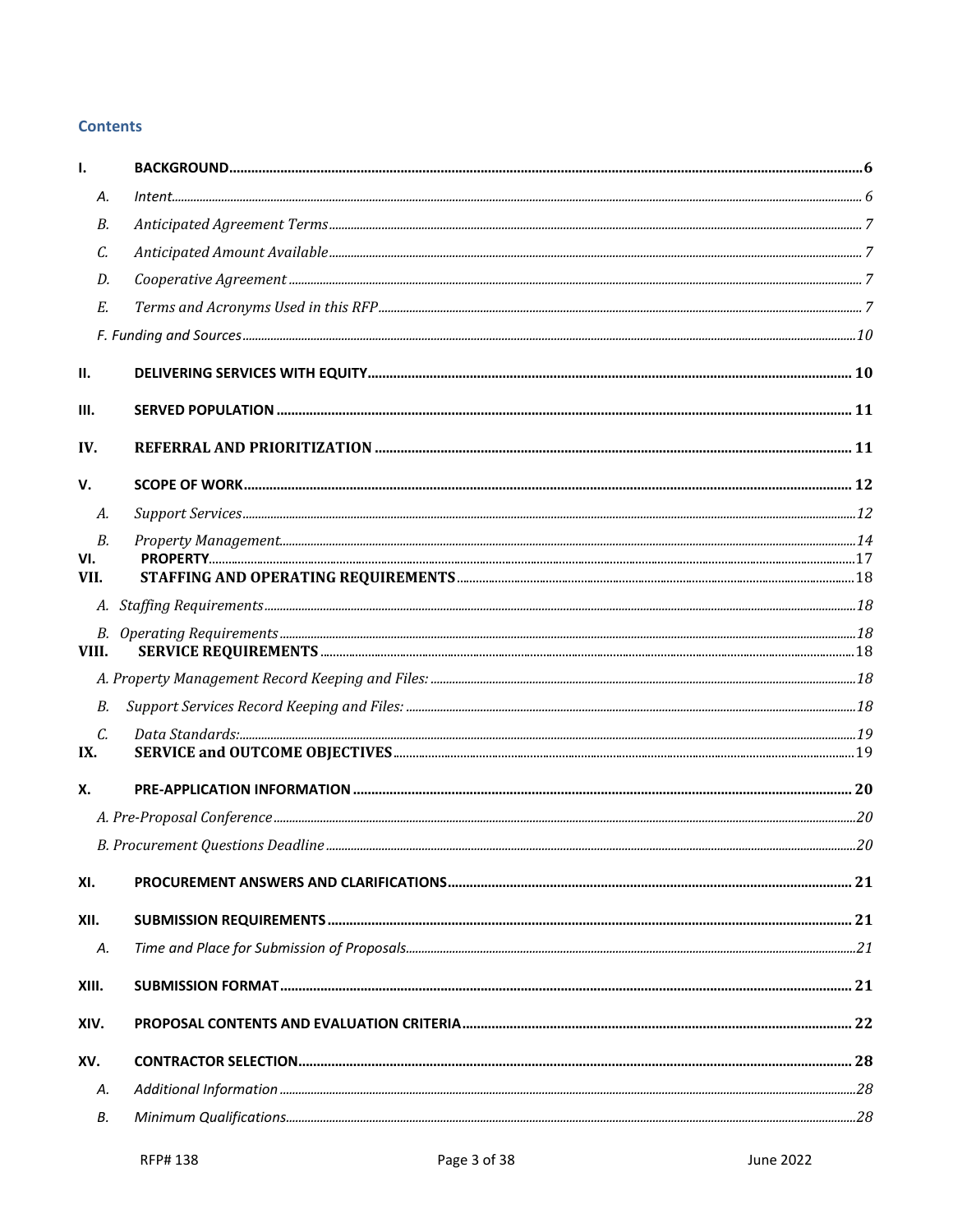| М.     |  |
|--------|--|
|        |  |
|        |  |
|        |  |
|        |  |
|        |  |
|        |  |
|        |  |
|        |  |
|        |  |
|        |  |
|        |  |
|        |  |
|        |  |
|        |  |
|        |  |
|        |  |
| М.     |  |
|        |  |
| XVIII. |  |
|        |  |
|        |  |
|        |  |
|        |  |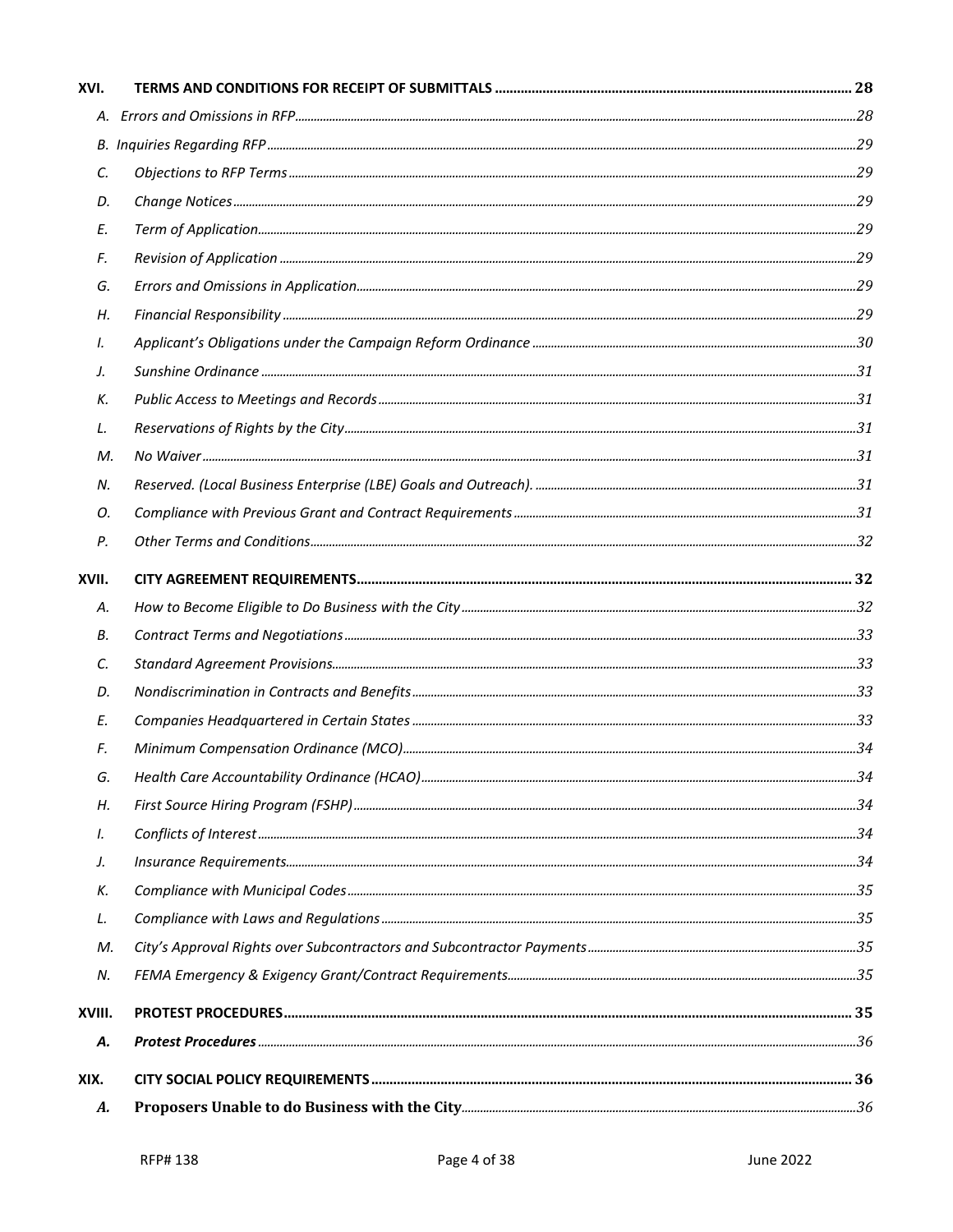| XX. |  |
|-----|--|
|     |  |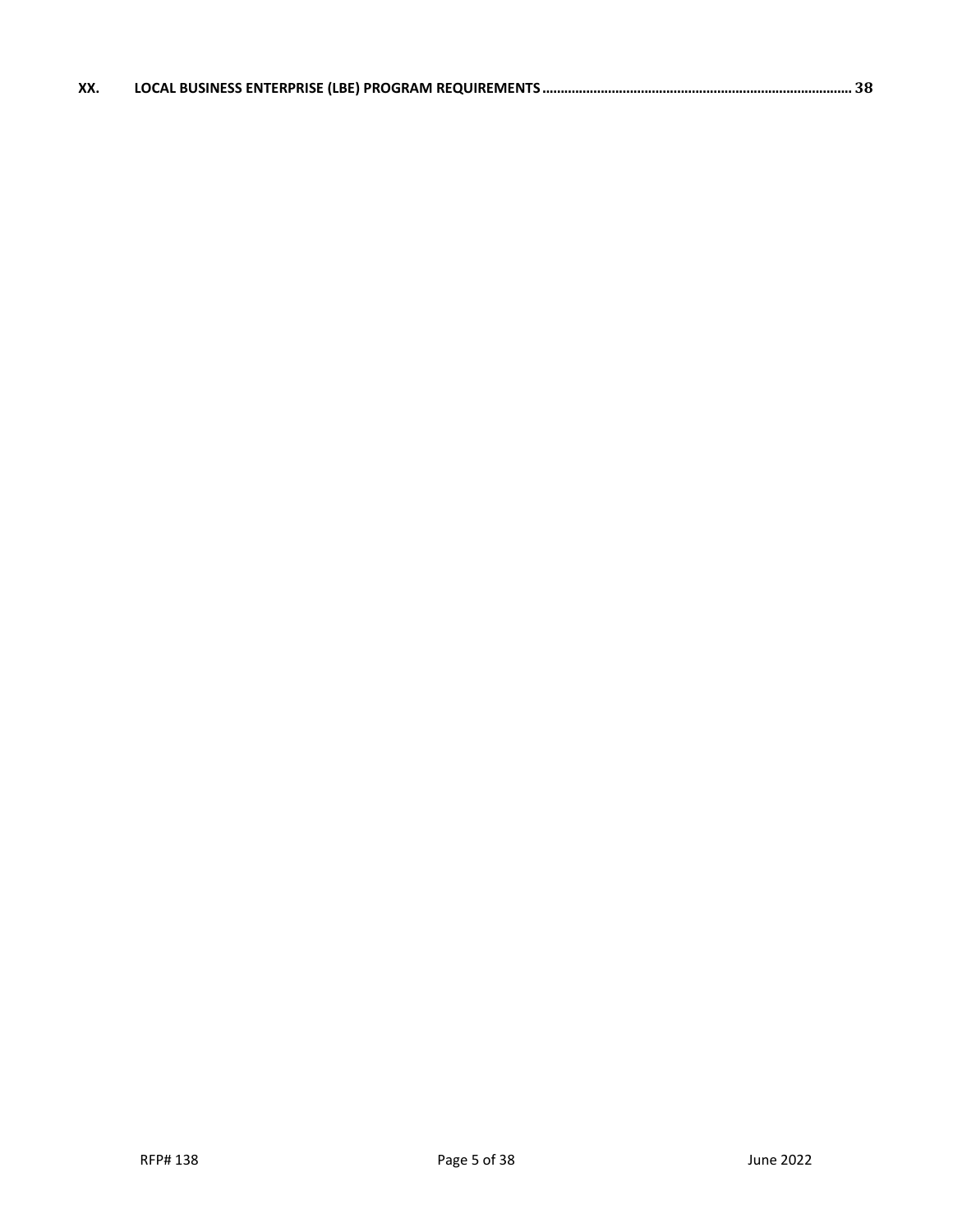### <span id="page-5-0"></span>**I. BACKGROUND**

#### <span id="page-5-1"></span>**A. Intent**

The City and County of San Francisco ("City") Department of Homelessness and Supportive Housing (HSH) invites Applications from qualified Applicant providers to operate and deliver services in a newly acquired Permanent Supportive Housing (PSH) building. HSH is seeking providers who will deliver or collaborate with other providers to deliver Support Services and Property Management services to ensure Tenants can remain stably housed.

Contractors and Grantees selected through this solicitation will operate and provide services in an existing multifamily apartment building purchased and converted into PSH by the City using local Proposition C revenues, general obligation (GO) bond financing, and/or state-awarded Project Homekey funds. This Solicitation is for the following property:

|    | <b>Building</b> | <b>Address</b>         | # of<br>Units in<br><b>Building</b> | <b>Served Population</b>                                             | <b>Services Required</b>                              |
|----|-----------------|------------------------|-------------------------------------|----------------------------------------------------------------------|-------------------------------------------------------|
| Α. | City<br>Gardens | 333 12th<br>Street, SF | 200                                 | Formerly homeless or<br>at risk of homelessness<br>family households | <b>Support Services</b><br><b>Property Management</b> |

The City will release separate solicitations for additional buildings as they are acquired.

HSH is accepting applications from Applicants that may submit a Collaborative Application (more than one organization/entity) that includes both Support Services and Property Management, and from individual Applicants who wish to apply to provide both Support Services and Property Management without an identified collaborative partner. HSH desires that Applicants demonstrate the ability to provide both types of services well together, with the common goal of tenant housing stability. Therefore, every application must include a Support Services and Property Management response.

HSH desires Applicant providers with:

- An ability to lead with a Housing First philosophy, which includes principles of harm reduction and low barriers to entry;
- A racial equity-based, culturally responsive and trauma-informed approach;
- An ability to collaborate with Tenants and providers with the goal of Tenant housing stability; and
- The ability to begin planning for services and hiring staff immediately upon agreement execution.

Following selection of the Service Provider(s), it is anticipated that HSH will enter into a Master Lease and Property Management agreement for property management. HSH will enter into a Grant Agreement for Support Services. A draft template of the Grant Agreement is provided [here](https://hsh.sfgov.org/wp-content/uploads/2019/11/G-100-Grant-Template-4-19-for-posting.pdf) for reference. A draft template of the Master Lease and Property Management Agreement will be provided with responses to the RFP questions from providers on the date indicated above.

Awarded Contractor/Grantee is expected to provide all services described under each service component for which they applied, either directly or through a subcontractor, as listed in this RFP, and in compliance with the funding requirements.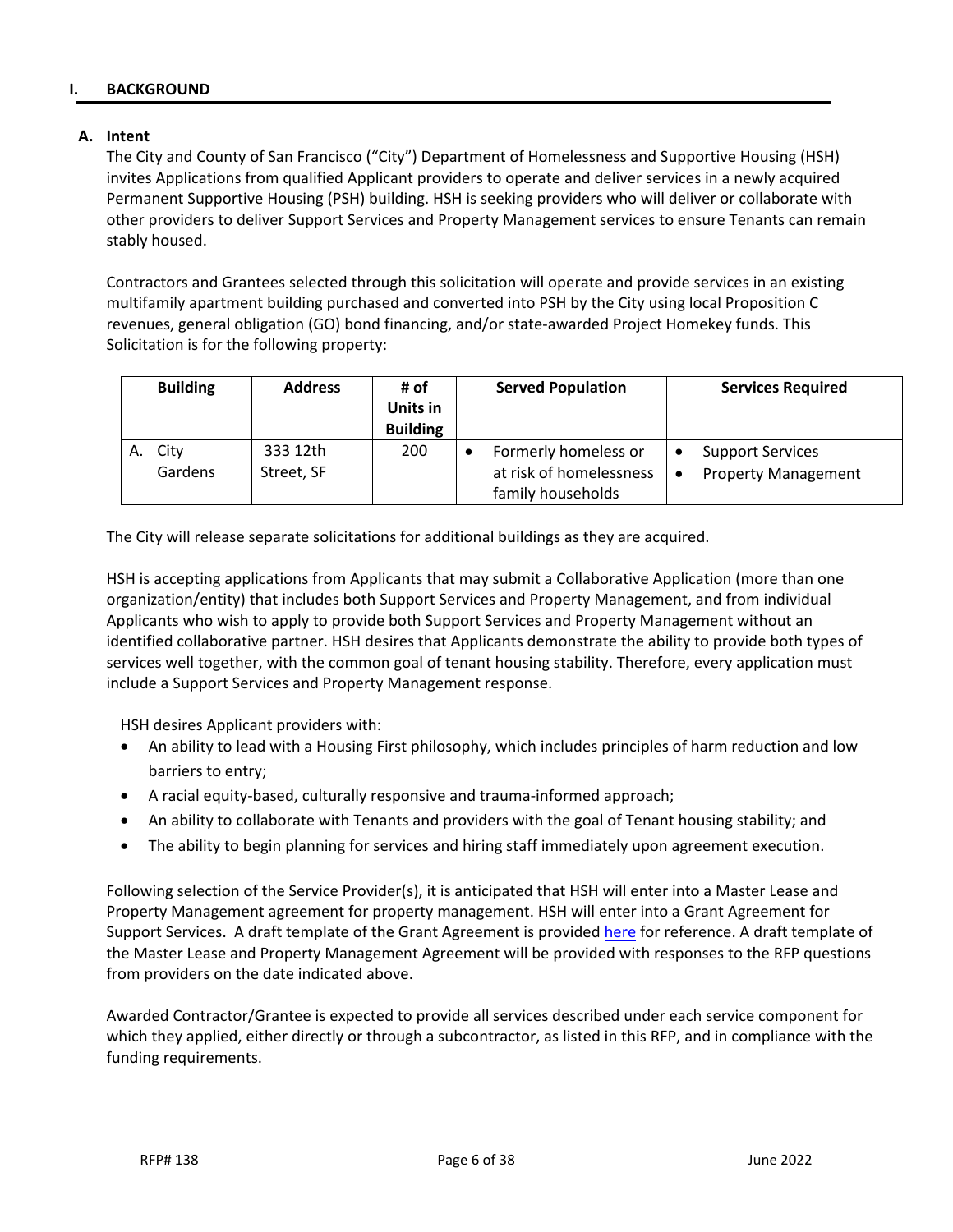Any organization that wishes to provide Support Services and/or Property Management must apply under this RFP. This includes all organizations that are currently providing such services to HSH and those that wish to do so in the future.

## <span id="page-6-0"></span>**B. Anticipated Agreement Terms**

HSH anticipates a combined Master Lease and Property Management agreement with a start date in Fall 2022. For Property Management, an initial 5-year agreement term will be initiated with selected Contractor, with a possibility of a 5-year extension. It is anticipated that the Master Lease and Property Management agreement will include an operating support subsidy which will be approved annually. For the Support Services agreement, it is anticipated that the term of the agreement will be concurrent with and align with the Master Lease and Property Management agreement.

Following Property Manager selection, and pending approval by the Board of Supervisors (BOS), possessory interest in the property will be transferred to the selected Property Management entity via a Lease and Property Management Agreement, with an accompanying Property Management operating support funding agreement. A draft template of the lease/property management agreement will be provided as an addendum to this RFP for reference on the date on which responses to the RFP questions are published. Note that in order to expedite placement of eligible families, HSH may elect to enter into an interim Property Management contract/Program Agreement with the selected Property Manager to facilitate provisional operations of the property as temporary housing until final City approval of the Lease and Property Management Agreement.

## <span id="page-6-1"></span>**C. Anticipated Amount Available**

The available budget is up to \$2,225 per unit/per month - approximately \$1,150 per unit/per month for property management and \$1,075 per unit/per month for support services. Applicants must stay within two percent of that budget amount to be considered. Grantee and HSH will negotiate an additional one-time start up budget for items such as welcome baskets, minor Tenant improvements or furniture, fixtures, and equipment (FFE) needed for programmatic reasons to serve families. The building and units are furnished, but furnishings to revise residential floor lounges for program use may be considered.

### <span id="page-6-2"></span>**D. Cooperative Agreement**

Any other City department, public entity or nonprofit made up of multiple public entities, may use the results of this Solicitation to obtain some or all the commodities or services to be provided by Proposer under the same terms and conditions of any contract awarded pursuant to this Solicitation.

| Term                | <b>Definition</b>                                                               |
|---------------------|---------------------------------------------------------------------------------|
| <b>Access Point</b> | Localized points of community entry into San Francisco's Homelessness           |
|                     | Response System (HRS). Operated by approved non-profit service providers.       |
|                     | Families, adults, and youth experiencing homelessness can obtain                |
|                     | Coordinated Entry services at geographically diverse Access Points (AP). The    |
|                     | Access Point staff will assess households for service needs and eligibility and |
|                     | perform Problem Solving, needs assessment, prioritization, and referrals to     |
|                     | appropriate resources.                                                          |
| Adult               | An individual or couple over the age of 18 years without custody of a minor     |
|                     | child. Couples consist of two adult individuals who are married, in a           |
|                     | domestic partnership, or who can provide documentation of an established        |
|                     | partnership.                                                                    |
| Applicant           | Any entity (i.e., agency) submitting an Application to this Solicitation.       |
| Application         | The required documents to compete on this award.                                |

### <span id="page-6-3"></span>**E. Terms and Acronyms Used in this RFP**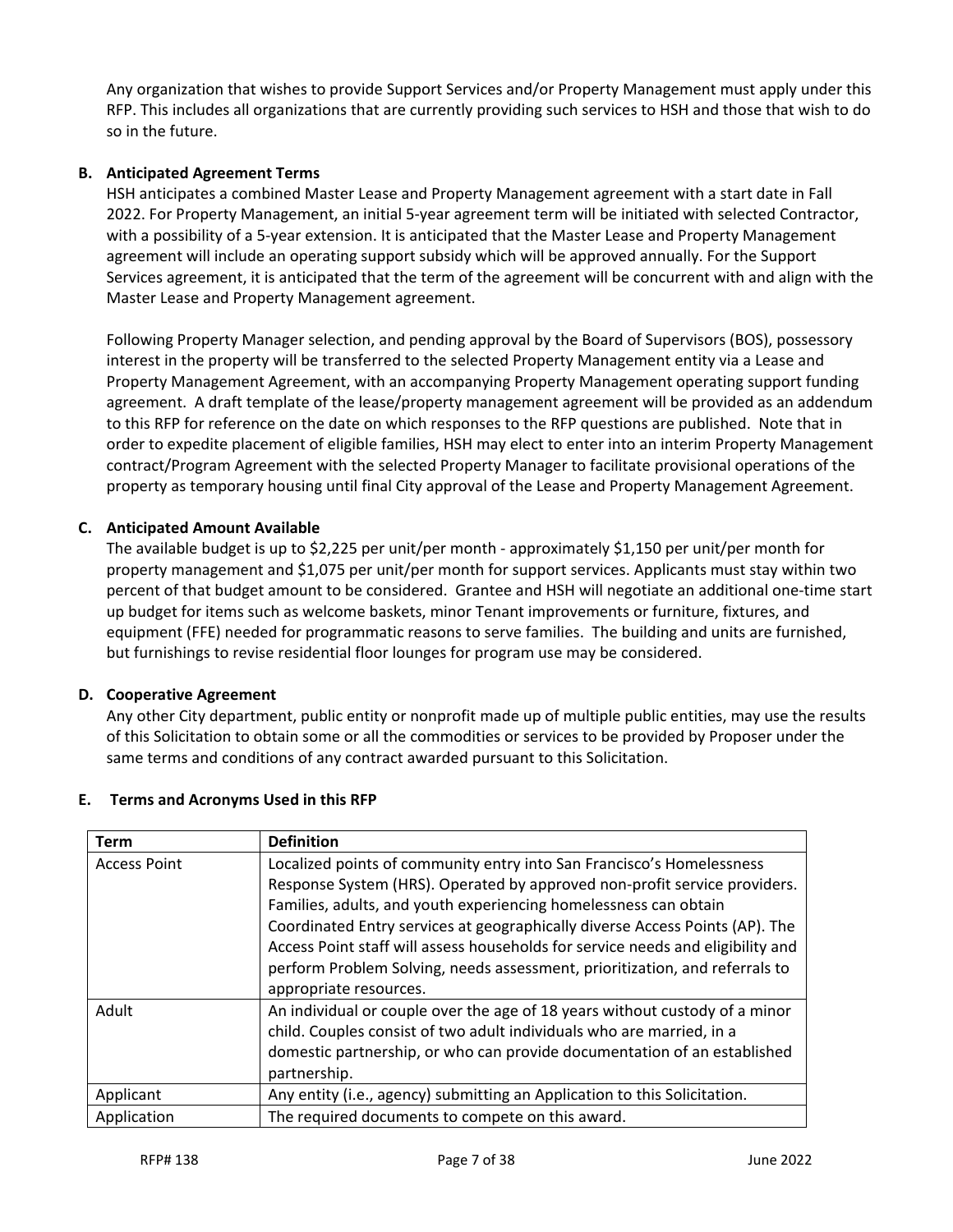| <b>Term</b>                          | <b>Definition</b>                                                                   |
|--------------------------------------|-------------------------------------------------------------------------------------|
| <b>Awarded Provider</b>              | Any Proposer/Applicant awarded an Agreement for services under this                 |
|                                      | procurement. Also known as Grantee or Contractor.                                   |
| Collaborative                        | An Application from more than one organization/entity that includes both            |
| Application                          | Support Services and Property Management.                                           |
| Continuum of Care                    | Federal Continuum of Care grant program stressing permanent, holistic               |
|                                      | solutions to homelessness.                                                          |
| Contract                             | The binding legal document that creates, defines, and governs mutual rights         |
|                                      | and obligations following this procurement process.                                 |
| <b>Coordinated Entry</b>             | Organizes the Homelessness Response System (HRS) with a common,                     |
| (CE)                                 | population-specific assessment, centralized data system, and prioritization         |
|                                      | method that directs participants to the appropriate resources and allows            |
|                                      | for data-driven decision-making and performance-based accountability.               |
|                                      | Coordinated Entry in San Francisco is organized to serve three                      |
|                                      | subpopulations at designated Access Points, Adults, Family, and Youth, as           |
|                                      | described above. A CE system for survivors of domestic violence will be             |
|                                      | established in 2022.                                                                |
| Department of                        | The City and County of San Francisco's Department of Homelessness and               |
| Homelessness and                     | Supportive Housing (HSH), the sponsor of this RFP. HSH may also be                  |
| <b>Supportive Housing</b>            | referenced as "Department" in this RFP.                                             |
| (HSH)                                |                                                                                     |
| Equitable                            | With mindfulness about the racism and bias that has disproportionately              |
|                                      | unhoused people of color, lesbian, gay, bisexual, transgender, and                  |
|                                      | questioning (LGBTQ) youth, HSH is committed to equity in the Department,            |
|                                      | system, and programs.                                                               |
| Family                               | Families include an adult and at least one natural, adoptive and/ or foster         |
|                                      | child under the age of 18, and may include a significant other or a domestic        |
|                                      | partner. A family may also include a pregnant person, with or without a             |
|                                      | partner.                                                                            |
| <b>Grant Agreement</b>               | The binding legal document resulting from this procurement process. Also            |
|                                      | known as Agreement.                                                                 |
| Harm Reduction                       | Harm-reduction consists of working with program participants to set                 |
| Model                                | realistic goals that support reductions in high-risk substance use behaviors.       |
|                                      | Abstinence from drugs or alcohol is not a pre-requisite for access to services      |
|                                      | nor required for continued access or eligibility for services.                      |
| Health Insurance                     | The Health Insurance Portability and Accountability Act of 1996 (HIPAA)             |
| Portability and                      | established national standards for the protection of private health<br>information. |
| <b>Accountability Act</b><br>(HIPAA) |                                                                                     |
| Homelessness                         | Describes the overall system of services to managed by HSH to address               |
| Response System                      | homelessness. The goal of this system is to prevent homelessness when               |
| (HRS)                                | possible and to make it rare, brief, and one-time. The system helps people          |
|                                      | exit homelessness by getting a house key into their hands as quickly as             |
|                                      | possible. Core components of the HRS include Coordinated Entry, Problem             |
|                                      | Solving, Street Outreach, Temporary Shelter, Housing, and Housing Ladder            |
|                                      | programs.                                                                           |
| Housing                              | Provides permanent solutions to homelessness through subsidies and                  |
|                                      | housing placements. This may include time-limited support such as Rapid             |
|                                      |                                                                                     |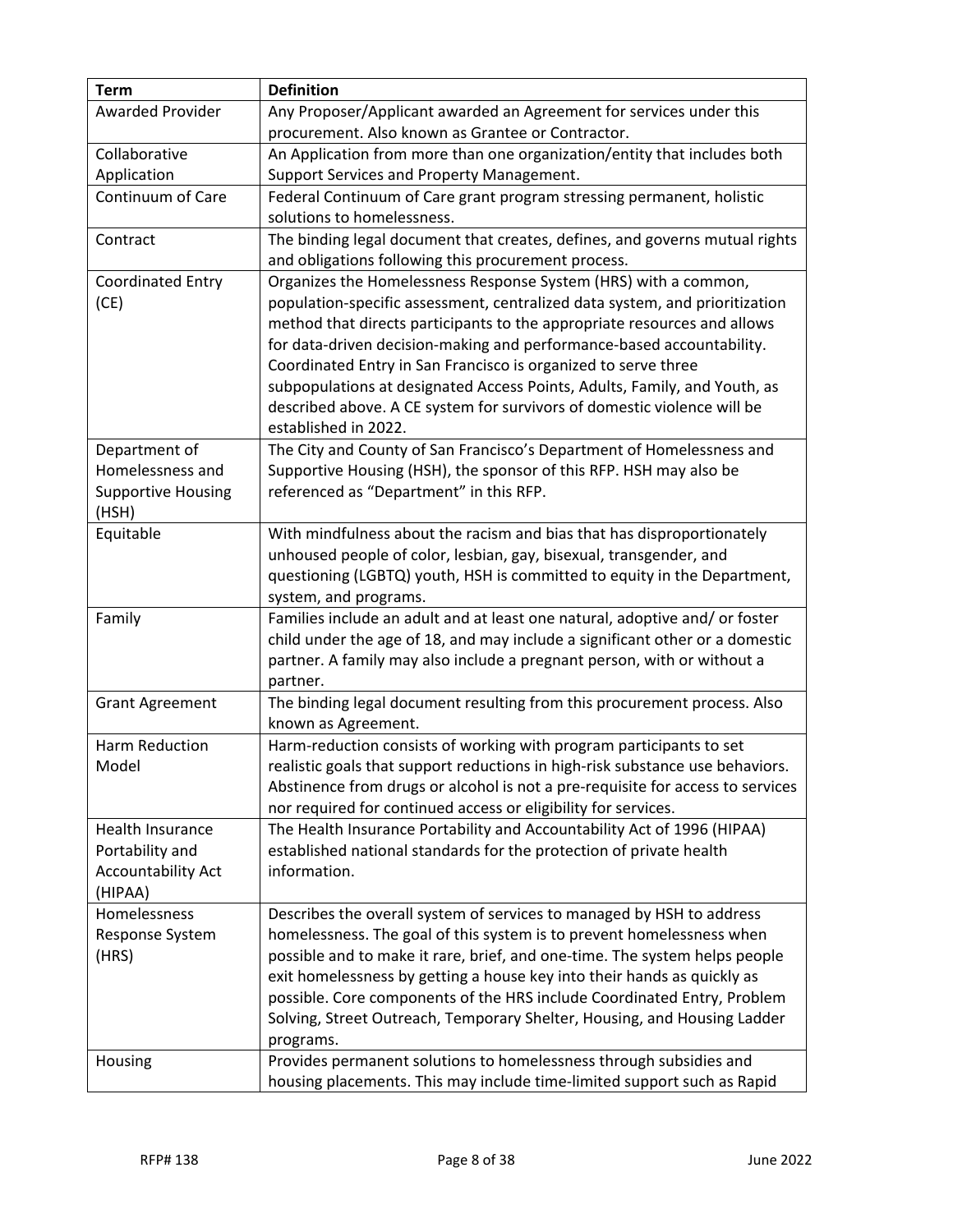| <b>Term</b>                       | <b>Definition</b>                                                                                                                     |
|-----------------------------------|---------------------------------------------------------------------------------------------------------------------------------------|
|                                   | Rehousing, and time-flexible programs such as Rent Subsidies and                                                                      |
|                                   | Permanent Supportive Housing (subsidized housing with services).                                                                      |
| <b>Housing First</b>              | Prioritizes the provision of housing to people experiencing homelessness,                                                             |
|                                   | thus ending their homelessness and serving as a platform from which they                                                              |
|                                   | can stabilize their lives and pursue their personal goals. Housing First is                                                           |
|                                   | guided by the belief that people must secure basic necessities such as food                                                           |
|                                   | and a place to live before they can attend to other challenges such as                                                                |
|                                   | employment or substance use issues. Additionally, Housing First is based on                                                           |
|                                   | the theory that participant choice is valuable in housing selection and                                                               |
|                                   | supportive services participation. While Permanent Supportive Housing is                                                              |
|                                   | the most commonly known Housing First program model, many other                                                                       |
|                                   | approaches fall under the Housing First umbrella.                                                                                     |
| <b>Housing Ladder</b>             | Offers opportunities for residents of Permanent Supportive Housing to                                                                 |
|                                   | move outside of the Homelessness Response System.                                                                                     |
| Housing-Focused                   | The system and all programs within it will use a Housing First, low barrier                                                           |
|                                   | approach focused on ending homelessness for each household as quickly as                                                              |
|                                   | possible.                                                                                                                             |
| <b>Indirect Cost</b>              | Indirect Costs are those that have been incurred for common or joint                                                                  |
|                                   | objectives and cannot be readily identified with a particular final cost                                                              |
|                                   | objective. <sup>3</sup>                                                                                                               |
| Master Lease and                  | The City intends to enter into a Master Lease and Property Management                                                                 |
| Property                          | Agreement with the selected provider to transfer property interest in the                                                             |
| Management                        | property to allow the selected provider to enter into sub leases with                                                                 |
| Agreement                         | Residents and perform all property management functions for the property.                                                             |
| Minor Children                    | Children under the age of 18.                                                                                                         |
| <b>Online Entry</b>               | ONE is the data system used for all housing and services to<br>people experiencing homelessness in San Francisco. The ONE System is a |
| Navigation System<br>(ONE System) | participant-level database that is used system-wide to track all HSH related                                                          |
|                                   | services and housing placements. The implementation of the ONE System is                                                              |
|                                   | ongoing.                                                                                                                              |
| <b>Operating Services</b>         | Services that support the infrastructure of the program, including the daily                                                          |
|                                   | provision of administration, maintenance, utilities, furnishings, operational                                                         |
|                                   | program supplies, security, and program equipment.                                                                                    |
| Operations                        | The infrastructure of the program including the daily provision of                                                                    |
|                                   | administration, maintenance, utilities, furnishings, operational program                                                              |
|                                   | supplies, food, clothing, security, program equipment and equipment.                                                                  |
| Permanent                         | Subsidized rental housing without time limits and with intensive on-site                                                              |
| <b>Supportive Housing</b>         | Support Services to help Tenants maintain housing and meet their personal                                                             |
| (PSH)                             | goals. Permanent Supportive Housing is designed to house individuals with                                                             |
|                                   | the greatest housing barriers and highest service needs.                                                                              |
| Project Homekey                   | Project Homekey is a State funding source that provides funding for state,                                                            |
|                                   | regional, and local public entities to develop a broad range of housing                                                               |
|                                   | types, including, but not limited to hotels, motels, hostels, single-family                                                           |
|                                   | homes and multifamily apartments, adult residential facilities, and                                                                   |

<span id="page-8-0"></span><sup>3</sup> Office of Management and Budget. (2004, May 10). Circular A-122. Retrieved from: [https://www.whitehouse.gov/sites/whitehouse.gov/files/omb/circulars/A122/a122\\_2004.pdf](https://www.whitehouse.gov/sites/whitehouse.gov/files/omb/circulars/A122/a122_2004.pdf)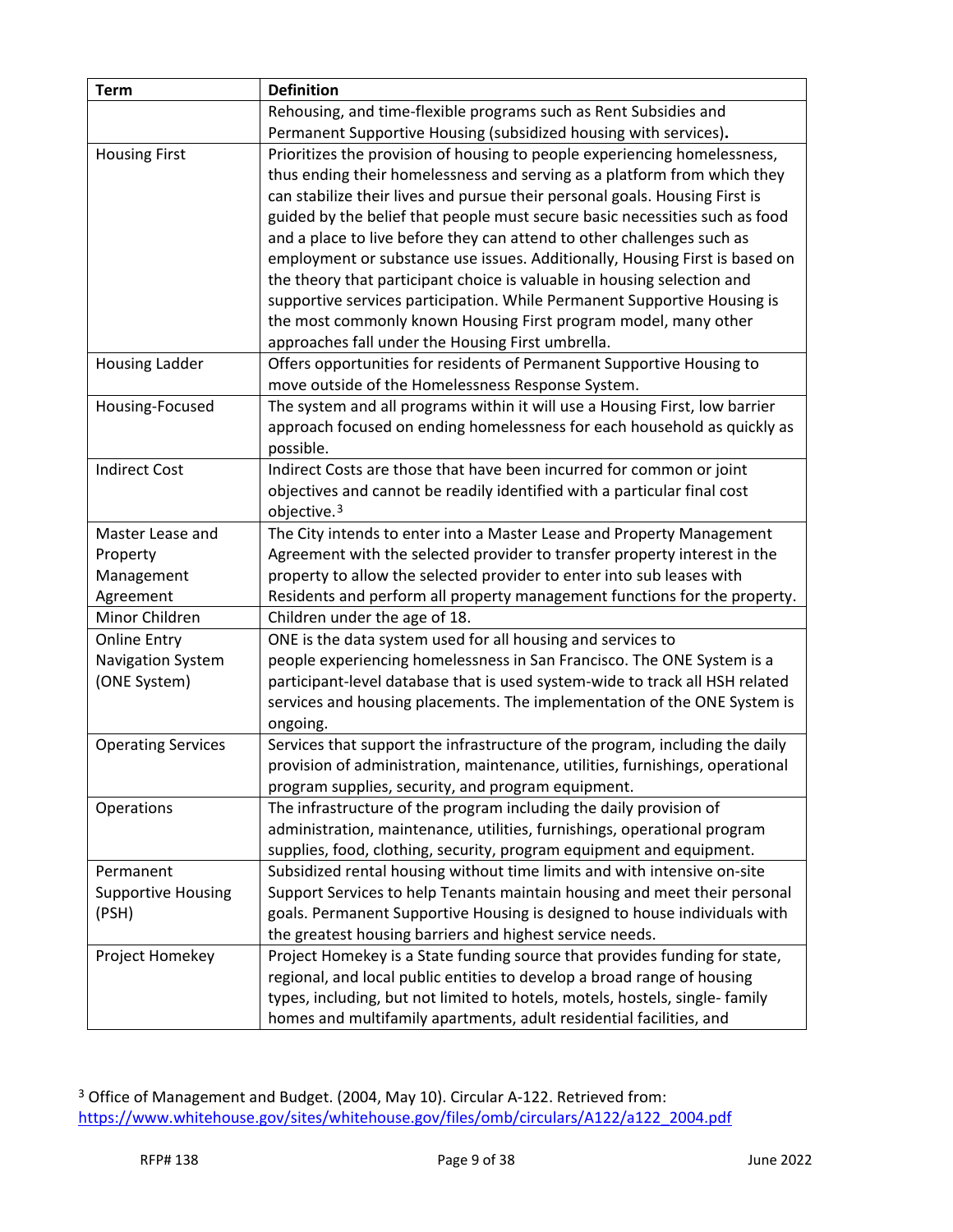| <b>Term</b>                 | <b>Definition</b>                                                               |
|-----------------------------|---------------------------------------------------------------------------------|
|                             | manufactured housing, and to convert commercial properties and other            |
|                             | existing buildings to Permanent or Interim Housing.                             |
| Property                    | The management of the residential facility, including oversight of the          |
| Management                  | property's maintenance, janitorial and repair services; supervision of          |
|                             | Property Management, janitorial, and maintenance staff; coordination of         |
|                             | potential Tenant intake; handling the signing of lease agreements and other     |
|                             | tasks related to the placement process; handling complaints; emergencies        |
|                             | and lease violations; rent collection and tenancy records; evictions; and       |
|                             | room preparations between Tenants and move-outs. Property                       |
|                             | Management is required to coordinate and collaborate with Support               |
|                             | Services staff.                                                                 |
| Respectful                  | It is imperative that services be delivered in a respectful, appropriate        |
|                             | manner. Best practices, such as strengths-based interviewing, trauma            |
|                             | informed care, and harm reduction, must be incorporated into all programs.      |
| <b>Support Services</b>     | Intake and assessment, case management, benefits counseling and                 |
|                             | advocacy, referrals and counseling services including the development of an     |
|                             | individualized participant services plan that assists participants in obtaining |
|                             | transitional and/or permanent housing, employment, health care,                 |
|                             | substance abuse and mental health treatment and educational services.           |
| Tenant                      | An individual or family that resides in permanent housing.                      |
| <b>Transition Age Youth</b> | An individual between 18 and 24 (29 under some programs) who is                 |
| (TAY)                       | experiencing homelessness. These individuals often have specialized needs,      |
|                             | different from those of families or adults that must be considered when         |
|                             | designing programs and services.                                                |
| Trauma Informed             | Trauma-informed care is a strengths-based framework grounded in an              |
|                             | understanding of and responsiveness to the impact of trauma, that               |
|                             | emphasizes physical, psychological, and emotional safety for both providers     |
|                             | and survivors, and that creates opportunities for survivors to rebuild a        |
|                             | sense of control and empowerment. Grantees shall ensure delivery of             |
|                             | trauma-informed assistance to maximize self-sufficiency for people              |
|                             | experiencing homelessness in San Francisco, to reduce the timeline from         |
|                             | first encounter to housing placement, and to ensure that households are         |
|                             | not subject to redundant or unnecessary access barriers.                        |
| Urgency                     | Each household's homelessness should be treated as an emergency, and            |
|                             | the system will respond accordingly.                                            |

# <span id="page-9-0"></span>**F. Funding and Sources**

 The sources of funding for services provided under this RFP will depend on the service component and may include local General Fund, state funding, federal funding or private funds. Payment for all services provided in accordance with provisions under this RFP shall be contingent upon the availability of funds for providing these services. The City shall not be required to provide any definite units of service, nor does the City guarantee any minimum amount of funding for the services described in this RFP.

### <span id="page-9-1"></span>**II. DELIVERING SERVICES WITH EQUITY**

The Department of Homelessness and Supportive Housing (HSH) seeks to become an institution that represents the diversity of the communities we serve and fosters a more diverse, equitable, and inclusive (DEI) culture that recognizes and creates belonging for everyone in our Homeless Response Systems across all work functions, levels, and services.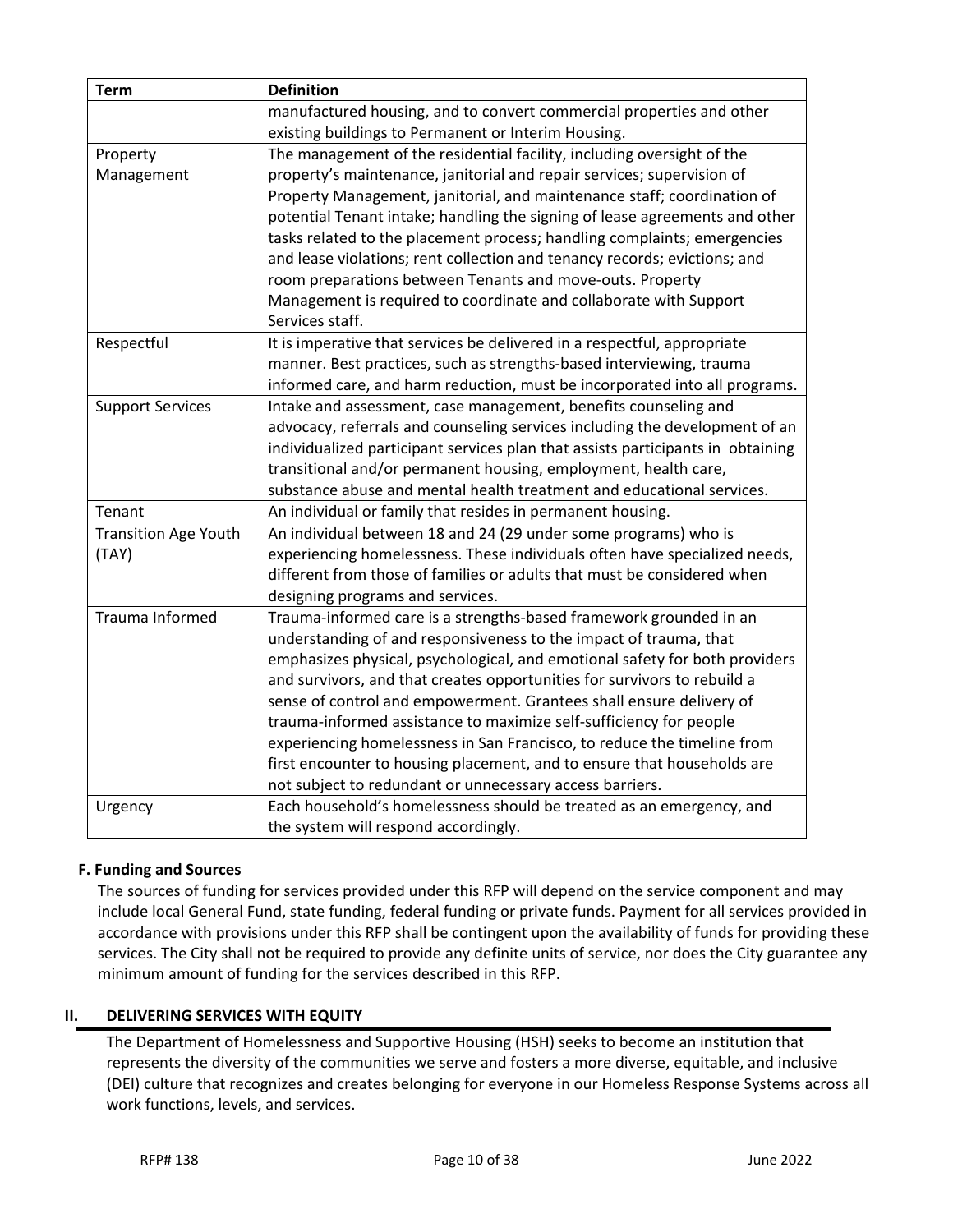Diversity, Equity, and Inclusion is the foundation upon which HSH engages and assists those we serve, builds relations with those who provide services on our behalf, and infuses the values and beliefs that enable our colleagues and contractors to develop their potential and bring their full selves to the work we do to end homelessness in the city and county of San Francisco.

We envision outcomes where racial disparity gaps in homelessness are closed, and the Homelessness Response System (HRS) is structured to benefit, and not further marginalize and harm, the BIPOC, LGBTQ+, and Differently-abled communities. Our mission will inform the policies, procedures, and program development that end cycles of homelessness for our unsheltered and at-risk communities through equitable access to housing opportunities.

COVID-19 has heightened the historic and continuing impact of anti-Blackness and white supremacy, and of homophobia and anti-trans bias, have led to vastly disproportionate levels of homelessness for communities of color, lesbian, gay, bisexual, and queer (LGBQ+) and transgender persons. Thus, equity must be the foundational consideration in everything HSH does, and the Department is working to bring an equity lens to the forefront of all its planning and actions.

HSH grantees extend the Department's reach into the community. It is our vision that all services funded by HSH further the Department's mission and reflect its values, including the commitment to more equitable outcomes for BIPOC individuals experiencing homelessness in San Francisco. HSH is seeking to partner with grantees who demonstrate a deep understanding of and focus on racial equity to achieve different outcomes in the communities HSH serves and pay close attention to those who are often excluded. All applications for HSH funding will be evaluated in part based on the applicant's ability to articulate and demonstrate how it will operationalize a commitment to racial equity. Awarded grantees shall demonstrate the ability to conduct equity-focused data analyses and use feedback from the served population to enhance services.

### <span id="page-10-0"></span>**III. SERVED POPULATION**

City Gardens (333 12<sup>th</sup> Street): The target population includes: (1) homeless families as defined in the [HSH Homeless Populations Definitions](https://hsh.sfgov.org/wp-content/uploads/2020/05/HSH-Definitions-Populations-San-Francisco-Connection-and-Homeless-Status.pdf) document; (2) homeless adult-only households of more than one as defined in the HSH Homeless Populations Definitions document, where the household members are related and currently or will cohabitate but do not share a bedroom (e.g., a parent and adult child); and (3) homeless adults as defined in the HSH Homeless Populations Definitions document who have a live-in adult caregiver.

### <span id="page-10-1"></span>**IV. REFERRAL AND PRIORITIZATION**

All new Tenants will be referred by HSH through the Coordinated Entry (CE) System, and/or other initiatives serving high priority individuals in coordination with CE, such as Shelter In Place (SIP) hotel guests needing to be rehoused, Emergency Housing Voucher holders, high users of multiple systems of care, individuals being discharged from hospitals or persons with behavioral health conditions. The CE System organizes the City's HRS with a common, population-specific assessment, centralized data system, and prioritization method.

Eligibility criteria for PSH varies upon the subsidy funding source and may include meeting a definition of homelessness at the time of referral and placement, enrollment in specific benefits programs, income criteria and/or the ability to live independently within the structure of the housing program. Tenants who meet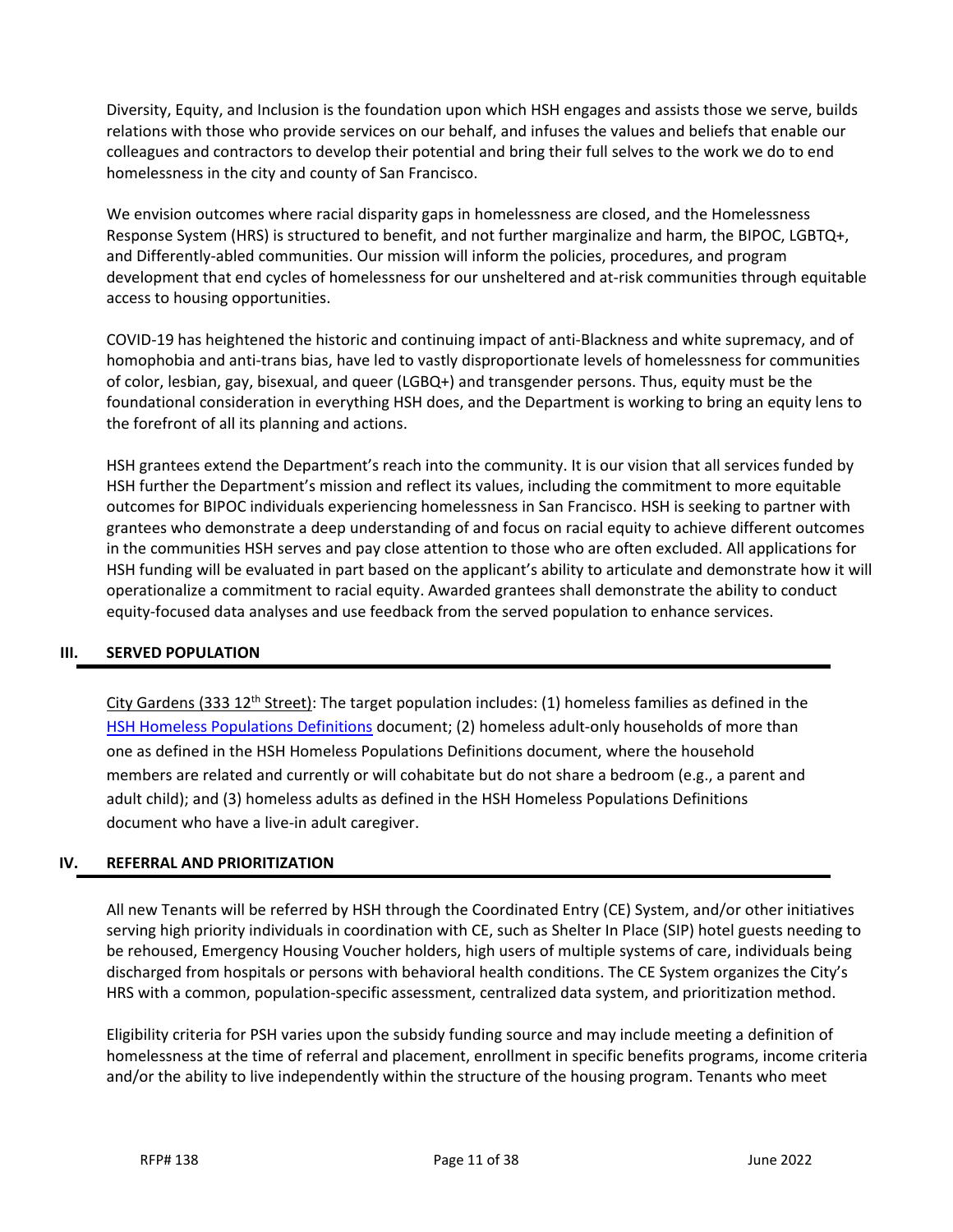eligibility criteria for PSH are prioritized based on various criteria, such as levels of vulnerability, length and history of homelessness, and severity of housing barriers.

## <span id="page-11-0"></span>**V. SCOPE OF WORK**

The description below outlines the key program elements and services the selected Contractor and Grantee will provide. Contractors and Grantees should use this description when designing their proposed programs. However, Contractors and Grantees may suggest modifications and/or additions that will, in their estimation, make the project more feasible or effective. Contractors and Grantees may also propose that they will subcontract one or more elements of their project to other Contractors and Grantees, provided that those partners have been identified and described in the submission.

Grantees shall provide the following services for all properties and served populations, unless otherwise specified below.

### <span id="page-11-1"></span>**A. Support Services**

Support services shall include, but are not limited to, the following:

1. Outreach: The successful Grantee shall engage Tenants to provide information about available Support Services and invite them to participate. This shall include multiple and creative attempts to engage with Tenants through one-on-one outreach efforts as well as informal interactions and group activities.

Grantee shall contact each household at least six times during the first 60 days following placement. Grantee shall document all outreach and attempts.

- 2. Intake and Assessment: The successful Grantee shall coordinate with Property Management during the initial intake for units and participate in orientation meetings with Property Management. If possible, Grantee shall establish rapport with Tenants prior to move-in to support Tenants during the application and move-in process. Grantee shall coordinate with Tenant's current support service providers to ensure a successful transition into housing.
- 3. Existing Tenants. The property includes existing Tenants, most of whom are on short-term leases (average lease of 8 months) and approximately 50% of whom are students. No Tenants will be required to relocate as a result of the acquisition though it is anticipated that a majority of the existing Tenants will choose to relocate voluntarily. The successful Grantee shall offer to assess existing Tenant supportive services needs and incorporate into the services plan, as appropriate.
- 4. Case Management: The successful Grantee shall provide case management services to Tenants with the primary goal of maintaining housing stability, including ongoing meetings and counseling to establish goals, develop service plans which are Tenant-driven without predetermined goals, provide referrals and linkages to off-site services, and track progress toward achieving those goals. Grantee shall document case management meetings, engagement, plans and progress.
	- a. Grantee shall connect each household with resources needed to be food secure as they live independently.
	- b. Grantee shall refer Tenants to and coordinate services within the community that support progress toward identified goals. This may include providing information about services, calling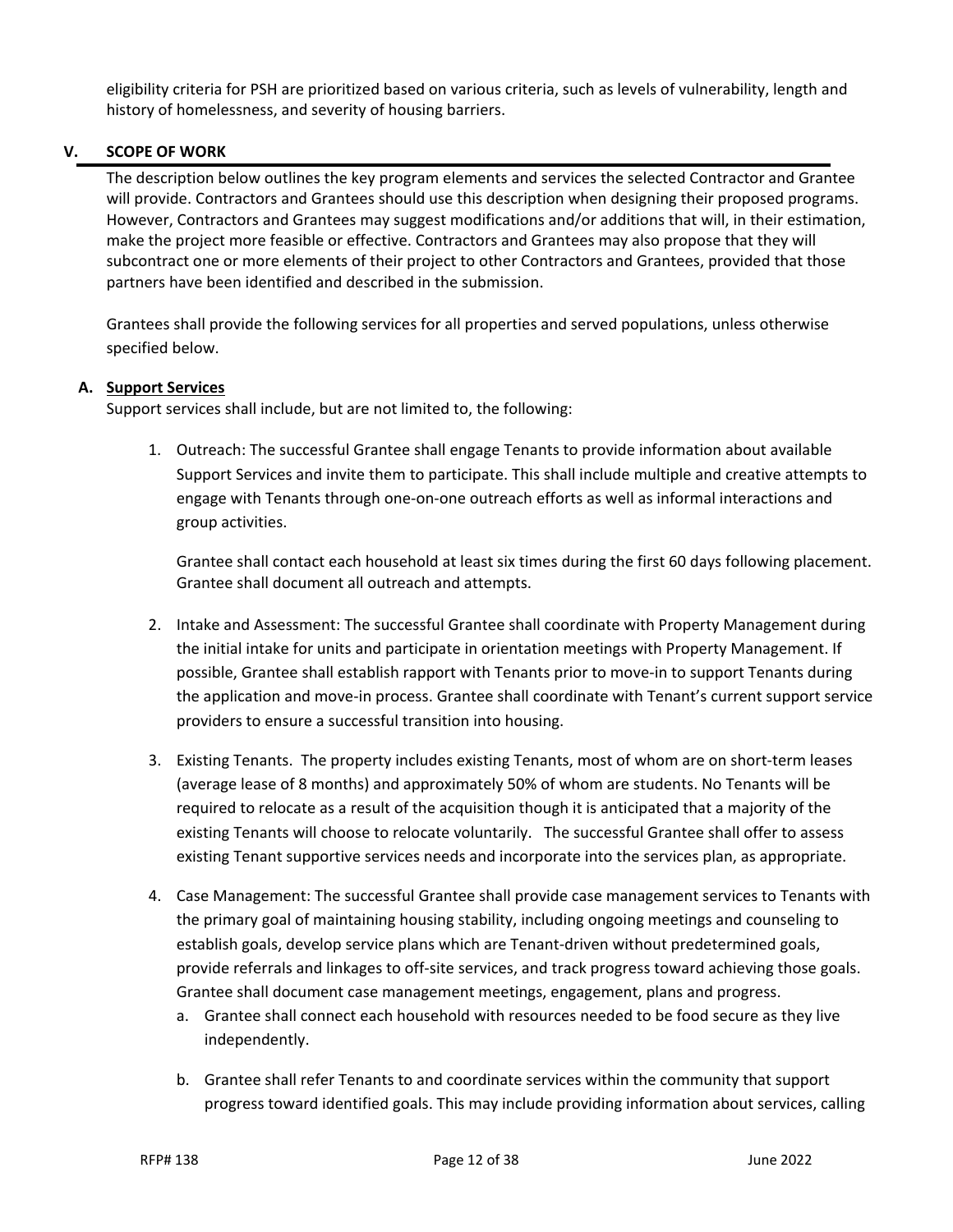to make appointments, assisting with applications, providing appointment reminders, following up/checking in with Tenants regarding the process, and, as necessary, re-referral. Grantee shall communicate and coordinate with outside service providers to support housing stability.

- c. Grantee shall assess household members' health, mental health, and substance use treatment needs and incorporate these into their case management plan. As needed, Grantee shall assist Tenants to access primary care to ensure Tenant primary care needs are met.
- d. Consistent with San Francisco Administrative Code Chapter 20, Article VI, Section 20.54.4, within three months of placement and annually thereafter, Grantee shall provide public benefits advocacy to assist Tenants with obtaining and maintaining benefits, including, but not limited to, cash aid (e.g., CalWORKs, County Adult Assistance Program, Social Security Income), CalFresh and other food programs, Medi-Cal health coverage, medical clinics and/or In-Home Support Services (IHSS).
- e. Grantee shall assess Tenant employment and education skills and goals at intake and incorporate those into their case management plan.
- 5. Housing Stability Support: The successful Grantee shall outreach to and offer on-site services and/or referrals to all Tenants who display indications of housing instability. Such indications include, but are not limited to, discontinuance from benefits, non-payment of rent, lease violations or warnings from Property Management, and conflicts with staff or other Tenants. Grantee shall work with Tenants, in conjunction with Property Management, to resolve issues that put Tenants at risk for eviction. Grantee shall assist with the de-escalation and resolution of conflicts, as needed. Grantee shall document Housing Stability outreach and assistance provided.
- 6. Coordination with Property Management: The successful Grantee shall assist Tenants in communicating with, responding to, and meeting with Property Management. This may include helping a Tenant to understand communications from Property Management, helping to write requests, responses, or complaints to Property Management, and attending meetings between the Tenant and Property Management to facilitate communication.

If a Tenant is facing housing instability, Grantee shall coordinate with Property Management to find creative ways to engage with Tenants to prevent housing loss. Grantee shall ensure there is a process in place for receiving timely communication from Property Management and copies of correspondence (e.g., notices, warning letters, lease violations) issued. Grantee shall have a structured written process for engaging Tenants who receive such notices.

- 7. Wellness and Emergency Safety Checks: The successful Grantee shall conduct Wellness and/or Emergency Safety Checks in accordance with HSH policy to assess a Tenant's safety when there is a reason to believe there is immediate and substantial risk due to a medical and/or psychiatric emergency.
- 8. Support Groups, Social Events and Organized Activities: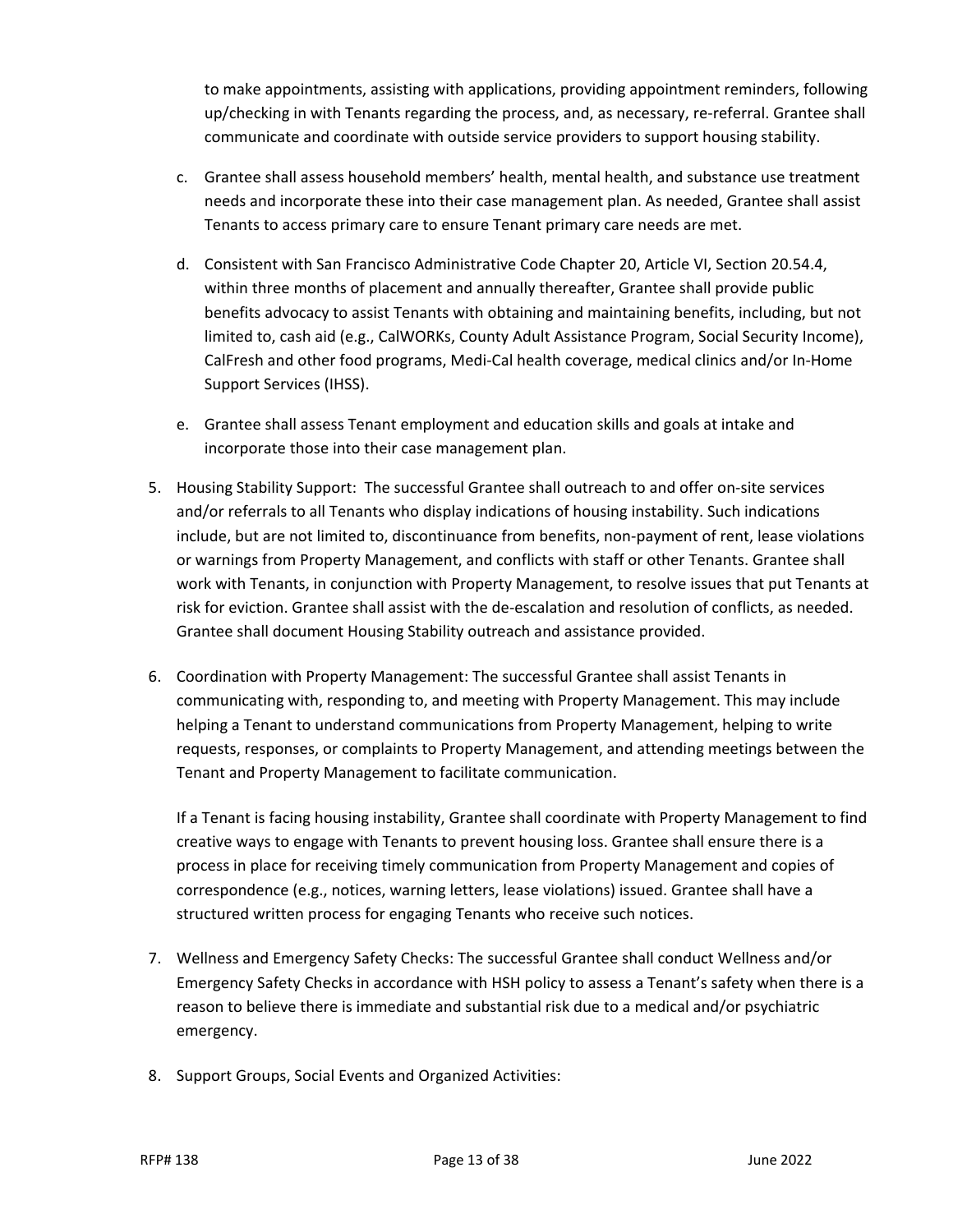- a. Grantee shall plan groups, events, and activities with input from Tenants to build community engagement, develop peer support, share information, form social connections or to celebrate significant events. Grantee shall post and provide to Tenants a monthly calendar of events.
- b. Grantee shall conduct monthly community meetings for Tenants, in coordination with Property Management, where Tenants may discuss building concerns and program ideas with representatives from both Support Services and Property Management.
- c. Grantee shall periodically assess the needs of Tenants with Property Management and other teams at the building to develop programming that will help Tenants maintain stability and enjoy their housing.
- d. Grantee shall provide appropriate programming for the population served. Grantee shall provide linkages to activities and services, to meet the needs of youth in the program, on an asneeded basis.
- 9. Exit Planning: If a Tenant is moving out of the building, the successful Grantee shall engage Tenant in exit planning to support the Tenant's successful transition out of the program. The exit plan shall depend on the Tenant's needs and preferences, and may include establishing linkages to community based services or other housing options.

# <span id="page-13-0"></span>**B. Property Management**

Property management services shall include, but are not limited to, the following:

- 1. Program Start-Up Interim Period:
	- a. Contractor will coordinate with the previous contracted property management to assume operations of the building and ensure a smooth transition for existing residents.
	- b. In order to expedite placement of eligible families, Property Management may initially be required to operate the program as temporary housing until a Master Lease agreement is established. If this situation arises the Property Management will enter into interim Program Agreements with referred program participants. Under the program agreement participants will not pay rent and will not have tenancy rights. After the Master Lease between the City and the selected Property Management is approved and executed, the Contractor will offer participant the opportunity to sign a lease agreement to become a Permanent Supportive Housing Tenant.
- 2. Tenant Selection and Intake:
	- a. Contractor shall adhere to Housing First principles found at California Welfare and Institutions Code Section 8255 and follow the processes agreed upon by Contractor, HSH, property owner, housing subsidy administrators, funding regulations, fair housing laws, and/or other entities involved with referrals. Under Housing First, Tenant screening and selection practices must promote accepting applicants regardless of their sobriety or use of substances, completion of treatment, or participation in services. Tenant applicants must not be rejected based on poor credit or financial history, poor or lack of rental history, criminal convictions unrelated to tenancy, or behaviors that indicate a lack of "housing readiness."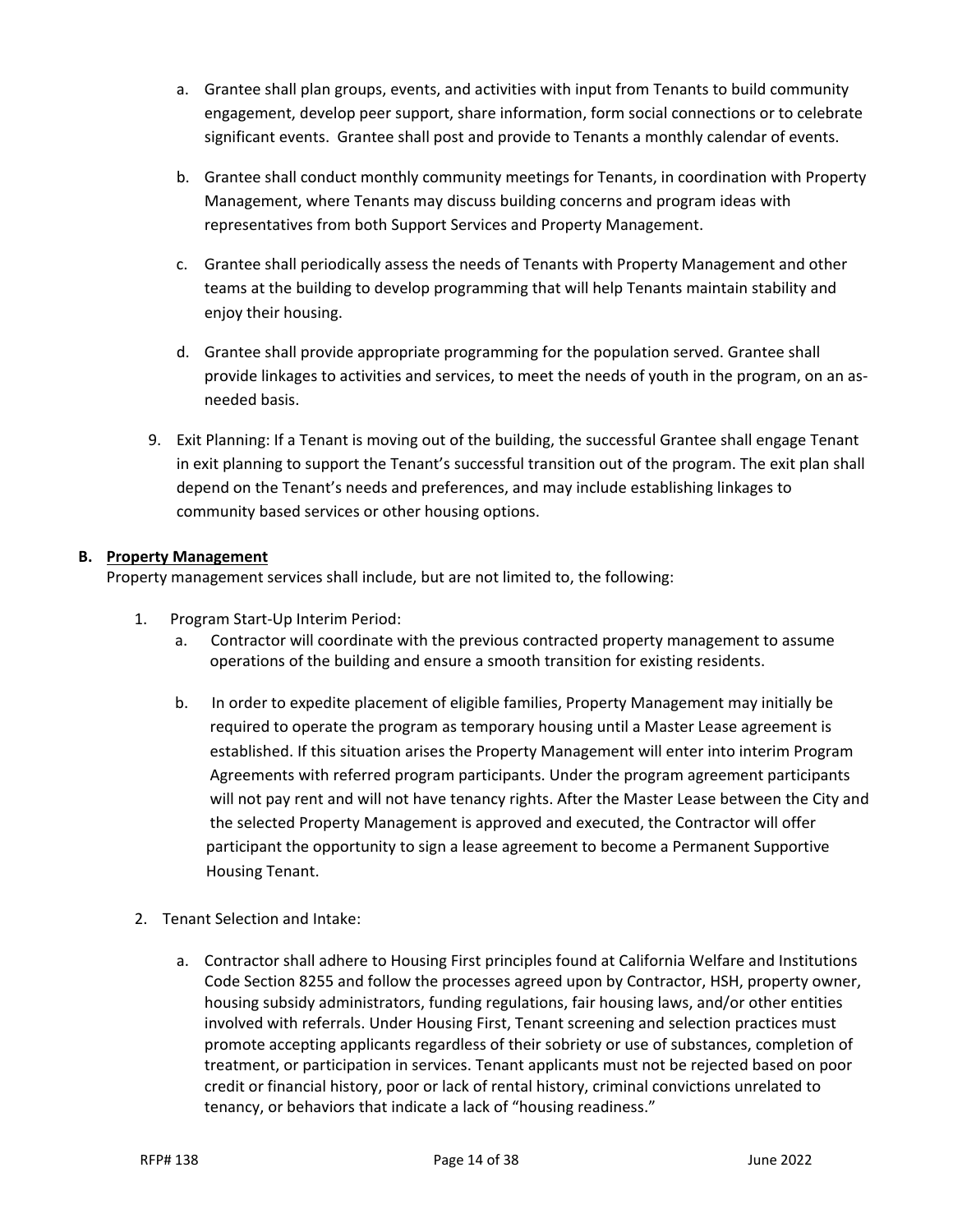- b. Contractor shall abide by the Tier 1 documentation strategy, as outlined in the Housing Documentation Policy. Se[e Exhibit B](https://www.bitfocus.com/hubfs/Rehousing%20Documentation%20Policy%20FINAL%20CLEAN%202.8.22.pdf?hsLang=en) for the policy.
- c. Contractor shall adhere to all published HSH policies, including, but not limited to those covering Tenant intake, HSH housing documentation, reasonable accommodation, and transfers when accepting referrals and placing Tenants into housing. See select housing policies [here.](https://dhsh.box.com/s/qudkzezbb2fuxqw7x50m14atcgnrifb2)
- 3. Tenant Lease Set-Up: Once a Master Lease is established between the City and selected Property Management, Contractor shall provide and sign a rental agreement with each Tenant. HSH must approve the form of Tenant lease; the lease agreement shall include house rules and other pertinent lease addenda. Contractor shall review its grievance policies and procedures and HSH policies and procedures with Tenants at the time of lease signing.
- 4. Annual Tenant Re-certification: As required by rental subsidy type, Contractor shall re-certify Tenant income annually. This is generally done on the anniversary of a Tenant's move-in date.
- 5. Existing Tenants. The property includes existing Tenants, most of whom are on short-term leases (average lease of 8 months) and approximately 50% of whom are students. No Tenants will be required to relocate as a result of the acquisition though it is anticipated that a majority of the existing Tenants may choose to relocate voluntarily. Contractor shall offer to assess existing Tenant supportive services needs and incorporate into the services plan, as appropriate.
- 6. Collection of Rents, Security Deposits, and Other Receipts: Contractor shall collect, and process rent and other housing-related payments (e.g., security deposit) made by Tenants, and deposit such payments in dedicated interest bearing accounts subject to reconciliation and audit, as directed by City.
	- a. Contractor shall communicate and coordinate with local, state and/or federal agencies, as needed, to process rental subsidies.
	- b. For Tenants paying a portion of their income towards rent, Grantee shall assist with payment arrangements and comply with HSH and other applicable requirements governing the Tenant portion of rent. Tenants will pay no more than 30 percent of their monthly adjusted household income towards rent.
	- 7. Lease Enforcement, Written Notices and Eviction Prevention:

Contractor shall take a housing retention approach to lease enforcement, including, but not limited to, proactive engagement in collaboration with Support Services, conversations and meetings with Tenants, and mediation strategies.

- a. Contractor shall provide written notice to Tenants regarding issues that may impact housing stability including, but not limited to, discontinuance from benefits, non-payment of rent, lease violations or warnings, and conflicts with staff or other Tenants.
- b. When necessary, Contractor shall provide notice to Tenants of any actions related to the eviction process in accordance with all applicable laws.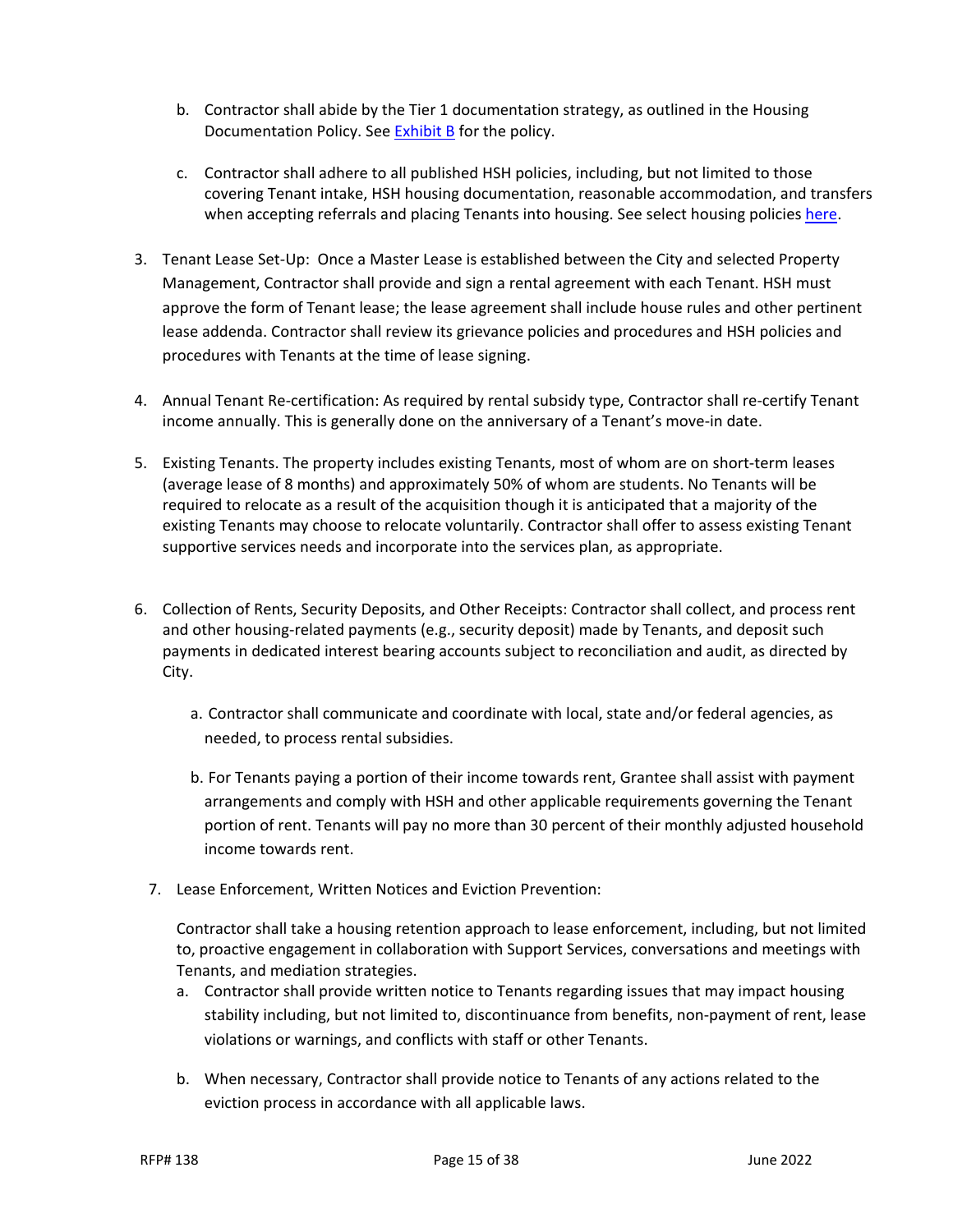- c. Contractor shall copy Support Services on all communications to Tenants.
- 8. Building Service Payments: Contractor shall set up and manage utility accounts and services related to the property, including but not limited to communications, alarms/security, fire alarm monitoring, garbage, water, and pest control. This may include elevator maintenance, as required.
- 9. Building Maintenance: Contractor shall maintain the facility in a sanitary, safe and continually usable condition for its intended purposes. Contractor shall post protocol and forms for Tenant requests for maintenance or repairs, and respond to requests in a timely manner. Building maintenance shall include the following services:
	- a. Janitorial services in common areas, offices, and shared-use restrooms, and shower facilities;
	- b. Regular removal of garbage/trash from designated trash areas and maintenance of these areas as clean and functional;
	- c. Pest control services, as needed;
	- d. Maintenance and repair of facility systems (e.g., plumbing, electrical);
	- e. Building security;
	- f. Preparation of apartments for Tenant move-in and move-out; and
	- g. Development of a preventative maintenance schedule for review and approval by HSH, and monitor adherence to the approved schedule.
- 10. Coordination with Support Services: If a Tenant is facing housing instability, Contractor shall coordinate with Support Services to find creative ways to engage with Tenants to prevent housing loss. Contractor shall work with Support Services by communicating and meeting with Tenant regarding behaviors and issues that put the Tenant at risk for housing instability.

Contractor shall participate in regular coordination meetings with Support Services to review Tenants at risk for eviction and strategize on how to support Tenants in maintaining their housing.

- 11. Wellness Checks and Emergency Safety Checks: Contractor shall conduct Wellness Checks and/or Emergency Safety Checks in accordance with HSH policy, internal agency policies, and Tenant laws to assess a Tenant's safety when there is a reason to believe the Tenant is at immediate and substantial risk due to a medical and/or psychiatric emergency.
- 12. Front Desk Coverage: Contractor shall provide front desk coverage 24 hours per day, seven days per week.
- 13. Asset Management: The properties covered in this Solicitation are owned by the City, and as such all final decisions and incurred expenses related to asset management shall be solely at the discretion of HSH, acting on behalf of the City. However, Contractor shall partner with HSH to safeguard the physical and financial health of the property and provide limited asset management services, which include the following: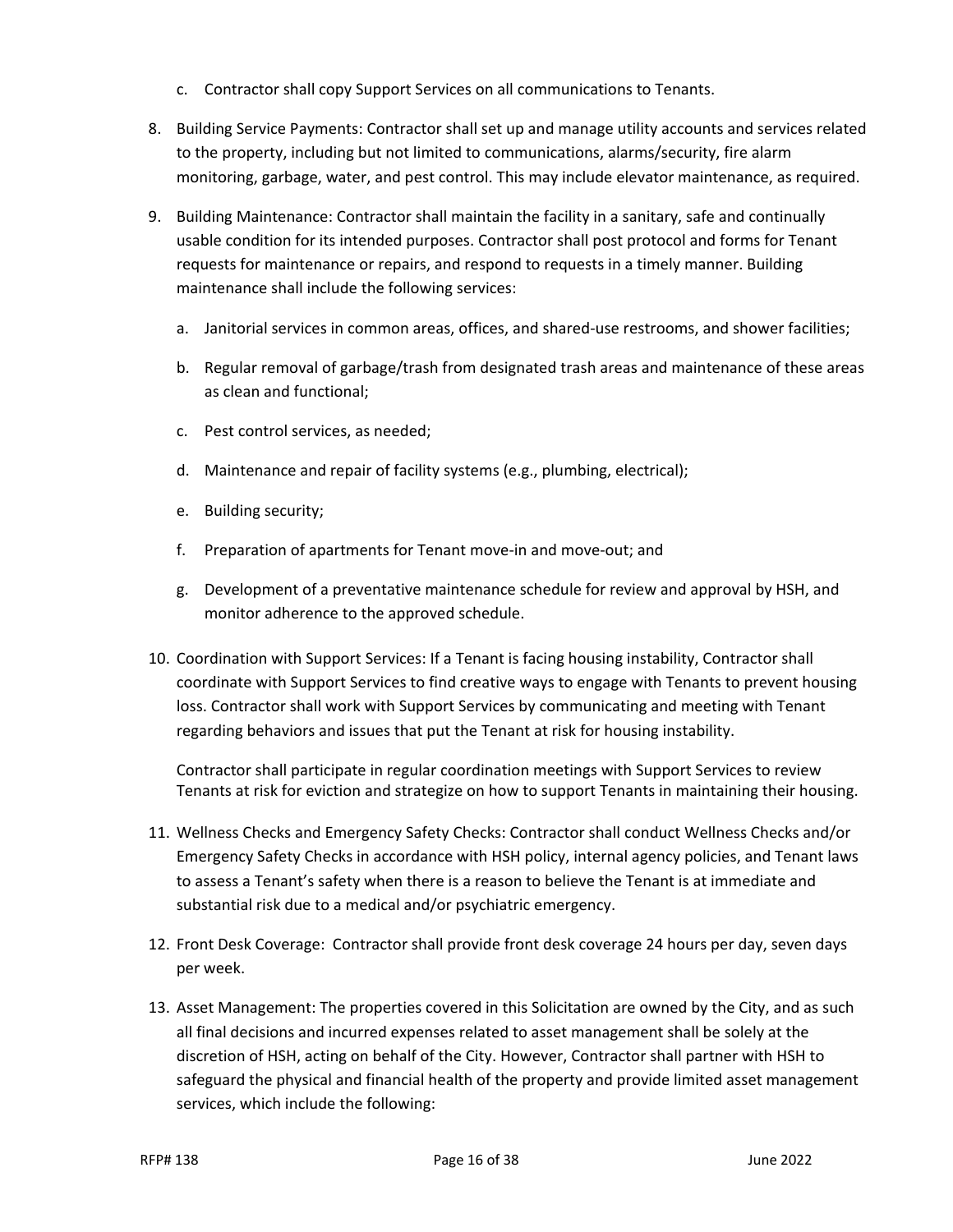- a. Provide a physical needs assessment for review and approval by HSH, and manage approved improvement plan for the property.
- b. Perform all property management functions required in order for annual permits and inspections to be obtained (including Elevator, Fire Alarm monitoring, Boiler permits, etc.). Apply for and participate in annual inspections from related authorities having jurisdiction in order to ensure all necessary permits are kept current.
- c. Immediately notify HSH of any citation or notice of violation, the plan and timeline for corrective work, and confirmation that the violation is abated.
- d. Monitor and report to HSH on property financial performance, recommending related actions, as appropriate.
- e. Monitor and report to HSH on compliance requirements related to the funding, recommending related actions, as appropriate.
- 14. Exit Planning: Contractor shall alert Support Services when Tenants give notice to leave housing and shall keep a record of each Tenant's forwarding address, whenever possible.

# <span id="page-16-0"></span>**VI. PROPERTY**

# A. City Gardens (333 12<sup>th</sup> Street):

- 1. Specifications:
	- Location: City Gardens (333 12th Street)
	- Property Type: Existing
	- Multifamily Apartment building

o

- Number of Units: 200
	- Unit types include:
		- 98 two-bedroom
		- 88 four-bedroom
		- **14 five-bedroom**
		- All units are fully furnished with new furnishings
		- All units include a full kitchen (with dishwasher) and full bath. Four and five bedroom units have 1.5 baths.
		- **EXECT AND EXECT 1** HSH anticipates there will be at least two units designated for use as services and programming space, and one staff unit.
- Elevator: 2 elevators that access all floors including stops to the basement and roof
- Amenities:
	- o Landscaped courtyard
	- o Roof garden,
	- o Expansive lobby/lounge.
	- o Lounges and laundry room at each residential floor,
	- o Staff offices for property management at the ground floor
	- o Bicycle parking and bicycle repair station (at the basement level)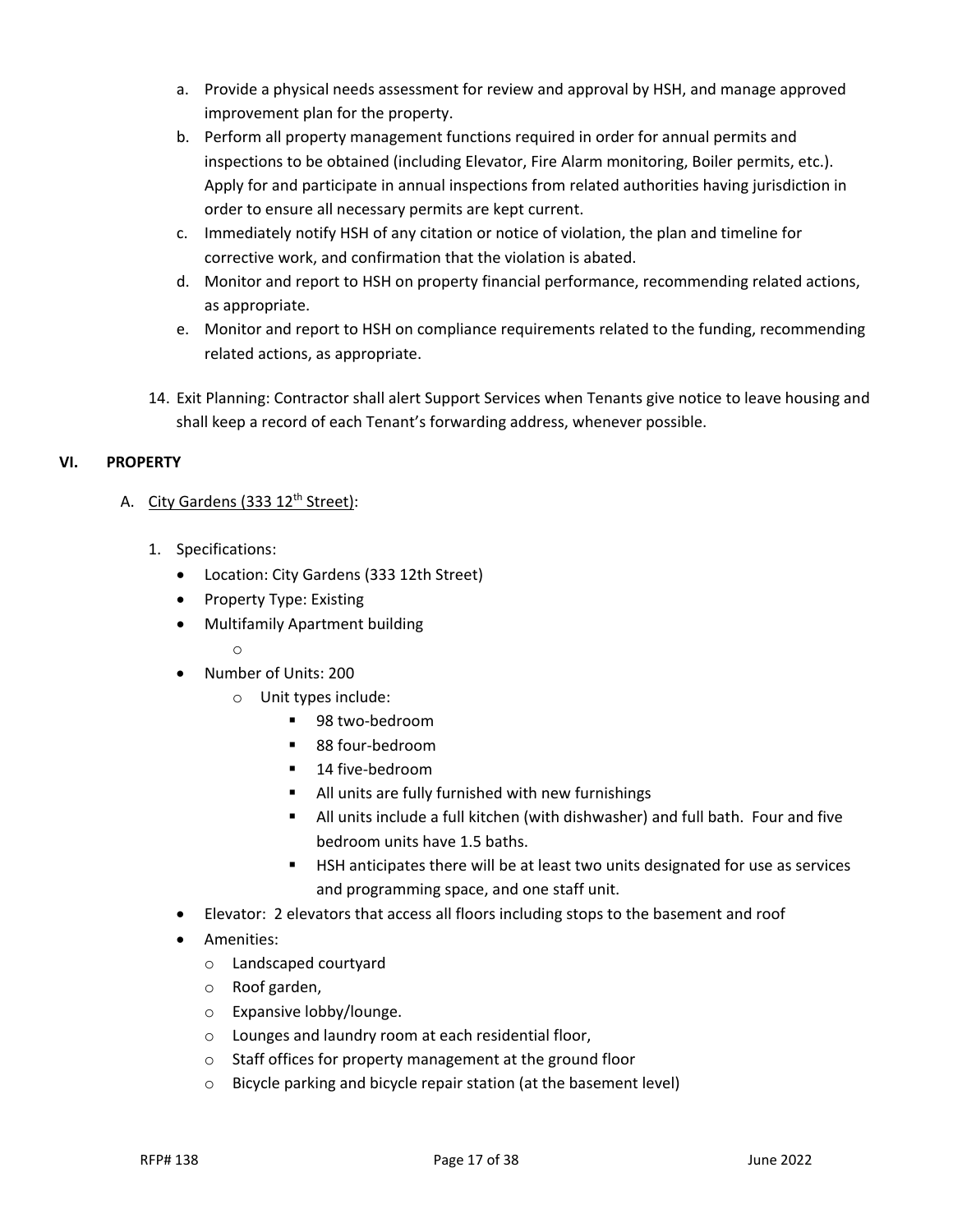• Other Notes: No commercial space; no auto parking onsite, bicycle parking and bicycle repair stations (at the basement level)

Please see Attachment 7, Resident Selection Plan, for information on anticipated occupancy limits and the resident selection criteria.

2. Renovation and Improvement Needs: The selected Contractor will work with HSH to develop a scope of work and timeline for any needed upgrades and renovations to the property, as well as the timeline for conducting the work. Note that as a newly constructed property few upgrades are anticipated.

Please see Attachment 6, Physical Needs Assessment for detailed information about the property's current condition and recommended improvements.

## <span id="page-17-0"></span>**VII. STAFFING AND OPERATING REQUIREMENTS**

### <span id="page-17-1"></span>**A. Staffing Requirements**

 In addition to the appropriate staffing levels for Property Management, Services Grantee shall maintain a minimum of one full time equivalent (FTE) case management staff per 20 households. Additional staffing above the minimum may be appropriate based on the served population and household size.

### <span id="page-17-2"></span>**B. Operating Requirements**

 Property Management Contractor shall manage building operations and their costs, including, but not limited to janitorial services to maintain the cleanliness of shared space, maintenance to ensure the safety and functioning of the building and its systems, unit turnover, utilities (water, gas, electric, internet, phone), Recology, furnishings for shared spaces and replacement for turnover, and insurance.

 Asset Management: HSH will work with selected Contractors and Grantees to develop appropriate budgets for this portion of the work, including costs associated with staffing the Asset Management function. These costs do not have to be incorporated within approximate \$2,225 per unit/per month amount.

### <span id="page-17-3"></span>**VIII. SERVICE REQUIREMENTS**

#### <span id="page-17-4"></span>**A. Property Management Record Keeping and Files**:

Contractor shall update Tenant applicant referral status information in the Online Navigation and Entry (ONE) System in accordance with HSH policy and instruction.

- 1. Contractor shall maintain confidential Tenant files, including signed lease agreement and addenda, notices or lease violations issued to the Tenant, copies of payment plans, or other agreements to support housing stability.
- 2. Contractor shall track receipt and completion of maintenance work orders.
- 3. Contractor shall maintain all eligibility and inspection documentation in the ONE System and maintain hard copy files with eligibility, including homelessness verification documents.

### <span id="page-17-5"></span>**B. Support Services Record Keeping and Files:**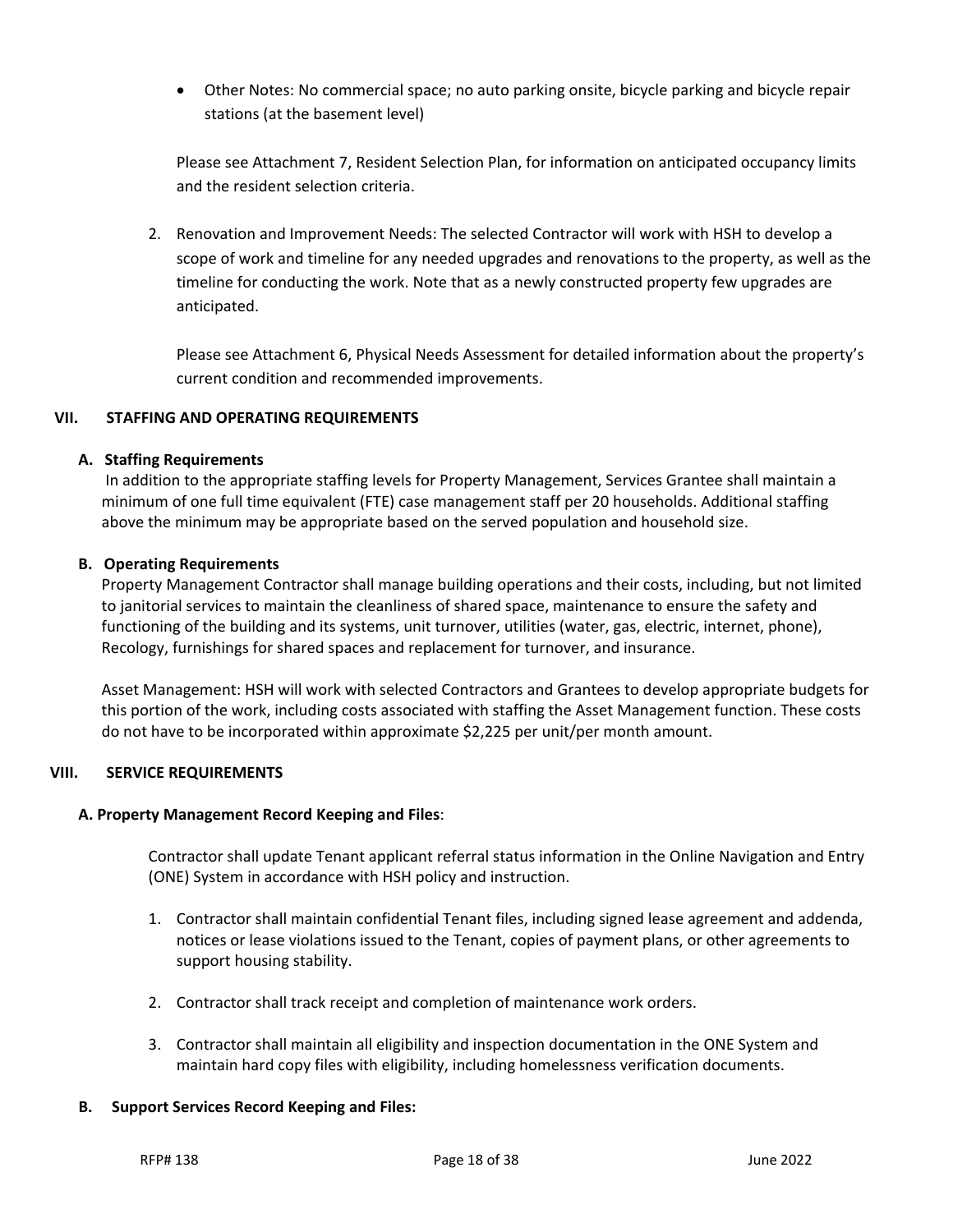Grantee shall consistently maintain confidential Tenant files that document the services provided for the purpose of tracking and reporting objectives and outcomes in a timely manner.

- 1. Grantee shall maintain Tenant program enrollment, annual status updates, and program exit information in the ONE System in accordance with HSH policy and instruction, and maintain hard copy files with eligibility, including homelessness verification documents.
- 2. Grantee shall maintain an up-to-date program roster of all current Tenants in the ONE System.
- 3. Grantee shall maintain confidential files on the served population, including developed plans, notes, and progress as described in the Service Description and Service Requirements.

#### <span id="page-18-0"></span>**C. Data Standards:**

- 1. Records entered into the HSH Homeless Management Information System (HMIS) ONE System shall meet or exceed the ONE System Continuous Data Quality Improvement Process standards: [https://onesf.clarityhs.help/hc/en-us/articles/360001145547-ONE-System-Continuous-Data-](https://onesf.clarityhs.help/hc/en-us/articles/360001145547-ONE-System-Continuous-Data-Quality-Improvement-Process)[Quality-Improvement-Process.](https://onesf.clarityhs.help/hc/en-us/articles/360001145547-ONE-System-Continuous-Data-Quality-Improvement-Process)
- 2. Property Management Contractor shall maintain updated unit vacancy information on a weekly basis in the data system designated by HSH (Offline Vacancy Tracker and/or ONE System) as required. Changes to vacancy reporting will be communicated to Contractors in writing from HSH.
- 3. Contractor/Grantee shall enter data into the ONE System, but may be required to report certain measures or conduct interim reporting in CARBON, via secure email, or through uploads to a File Transfer Protocol (FTP) site. When required by HSH, Contractor shall submit the monthly, quarterly and/or annual metrics into the CARBON database. Changes to data collection or reporting requirements shall be communicated to Contractors via written notice at least one month prior to expected implementation.
- 4. Any information shared between Contractor, HSH, and other providers about the served population shall be communicated in a secure manner, with appropriate release of consent forms and in compliance with 24 C.F.R. Part 578, Continuum of Care; 45 C.F.R. Parts 160 and 164, the Health Insurance Portability and Accountability Act (HIPAA) and federal and state data privacy and security guidelines.

### <span id="page-18-1"></span>**IX. SERVICE and OUTCOME OBJECTIVES**

- A. Support Services: Grantee shall achieve the following objectives.
	- 1. At least 75 percent of Tenants shall complete an annual Tenant satisfaction survey and of those, eighty percent of Tenants completing an annual Resident Satisfaction Survey will be satisfied or very satisfied with Support Services.
	- 2. Grantee shall offer Support Services to 100 percent of all households who showed housing instability (e.g., non-payment of rent, lease violations) at least once per incident.
		- a. At least eighty-five percent of Tenant lease violations will be resolved without loss of housing to Tenants.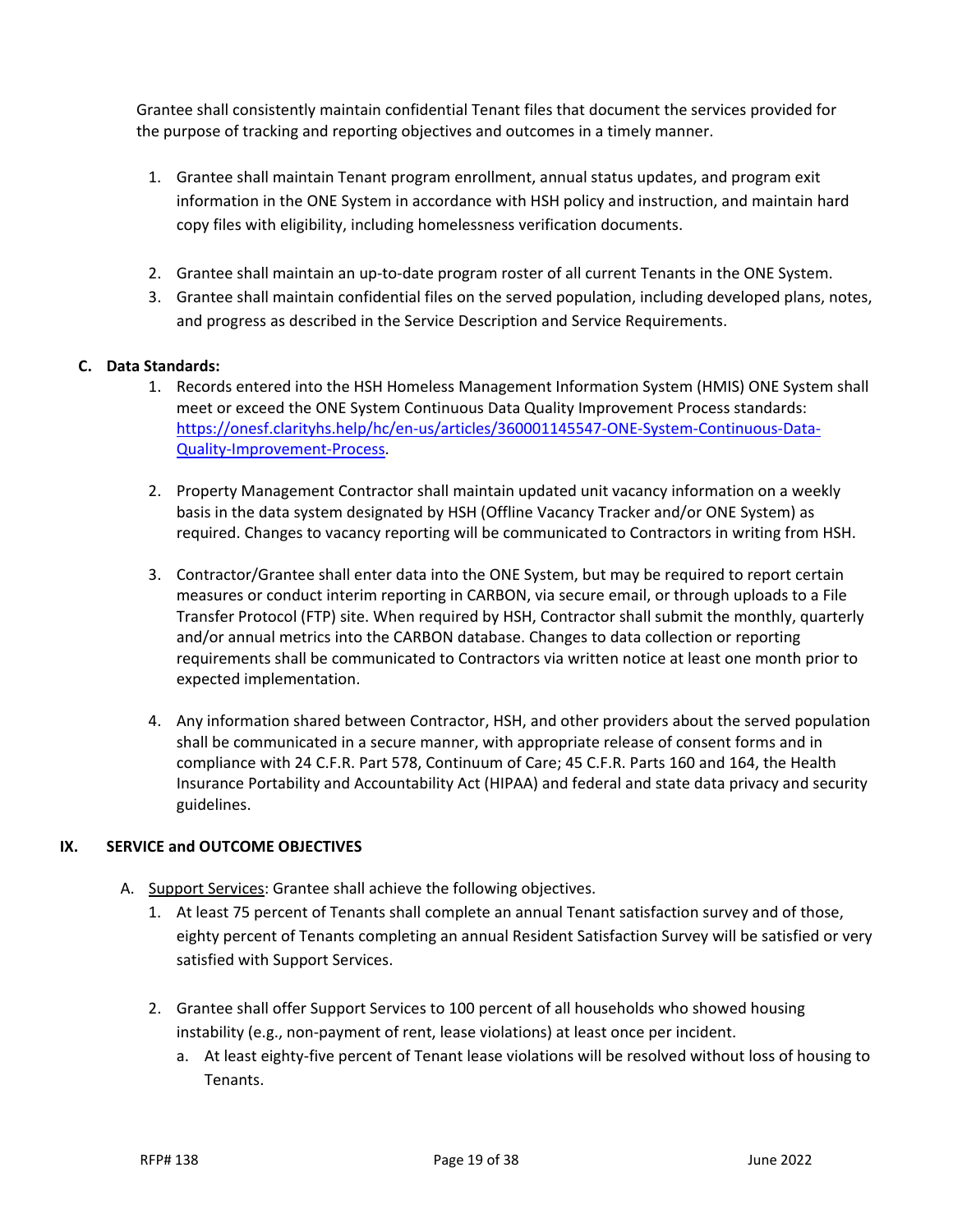- 3. Grantee shall offer assessment to 100 percent of Tenants within 90 days of move-in and annually thereafter for primary medical care, mental health, and substance use treatment needs, and to maximize their income and assist in applying for benefits for which they are eligible.
	- a. 75 percent of Tenants assessed with needs related to medical care, mental health, substance use, benefits and other income assistance will develop a service plan within the first six months, and Grantee shall review service plans at least once every six months and updated as needed.
- 4. At least ninety percent of Tenants will maintain their housing for a minimum of 12 months, move to other permanent housing, or be provided with more appropriate placements.
- B. Property Management: Contractor shall achieve the following objectives:
	- 1. At least 75 percent of Tenants shall complete an annual Tenant Satisfaction Survey and of those, eighty percent of residents will be satisfied or very satisfied with Property Management services.
	- 2. Contractor shall ensure that each unit, upon turnover, is clean and/or repaired within 14 business days, on average.
	- 3. Contractor shall ensure that new Tenant move-ins occur within 30 days of referral.
	- 4. Contractor shall collect at least 90 percent of Tenant portions of monthly rent from occupied units.
	- 5. Ninety percent of Tenants will maintain their housing for a minimum of 12 months, move to other permanent housing, or be provided with more appropriate placements.
	- 6. At least eighty-five percent of Tenant lease violations will be resolved without loss of housing to Tenants.
	- 7. Contractor shall provide a preventative maintenance schedule to HSH for review and approval.
	- 8. Contractor shall submit all required asset management reports on a timely basis to HSH and external funders.

# <span id="page-19-0"></span>**X. PRE-APPLICATION INFORMATION**

# <span id="page-19-1"></span>**A. Pre-Proposal Conference**

 Applicants are encouraged to attend an online pre-proposal conference on Tuesday, June 21, 2022, at 10:00am via Microsoft Teams at the following link[: Pre-Proposal Conference.](https://teams.microsoft.com/l/meetup-join/19%3ameeting_Y2NlYTIyZWItNzQ4YS00MGViLWEyZjctZjc5NTk5MDlkOTdj%40thread.v2/0?context=%7b%22Tid%22%3a%2222d5c2cf-ce3e-443d-9a7f-dfcc0231f73f%22%2c%22Oid%22%3a%22cd553df5-f3a5-43d1-8c2a-0c2b03490895%22%7d)

 Any questions will be addressed at this conference and any available new information will be provided at that time.

### <span id="page-19-2"></span>**B. Procurement Questions Deadline**

 Applicants may submit questions via email to: [HSHProcurements@sfgov.org](mailto:HSHProcurements@sfgov.org) until the Questions Deadline. Proposer specific questions about compliance with the City's vendor requirements in section XIX. City Social Policy Requirements are not subject to the above deadline and may still be answered by the contact designated in this procurement.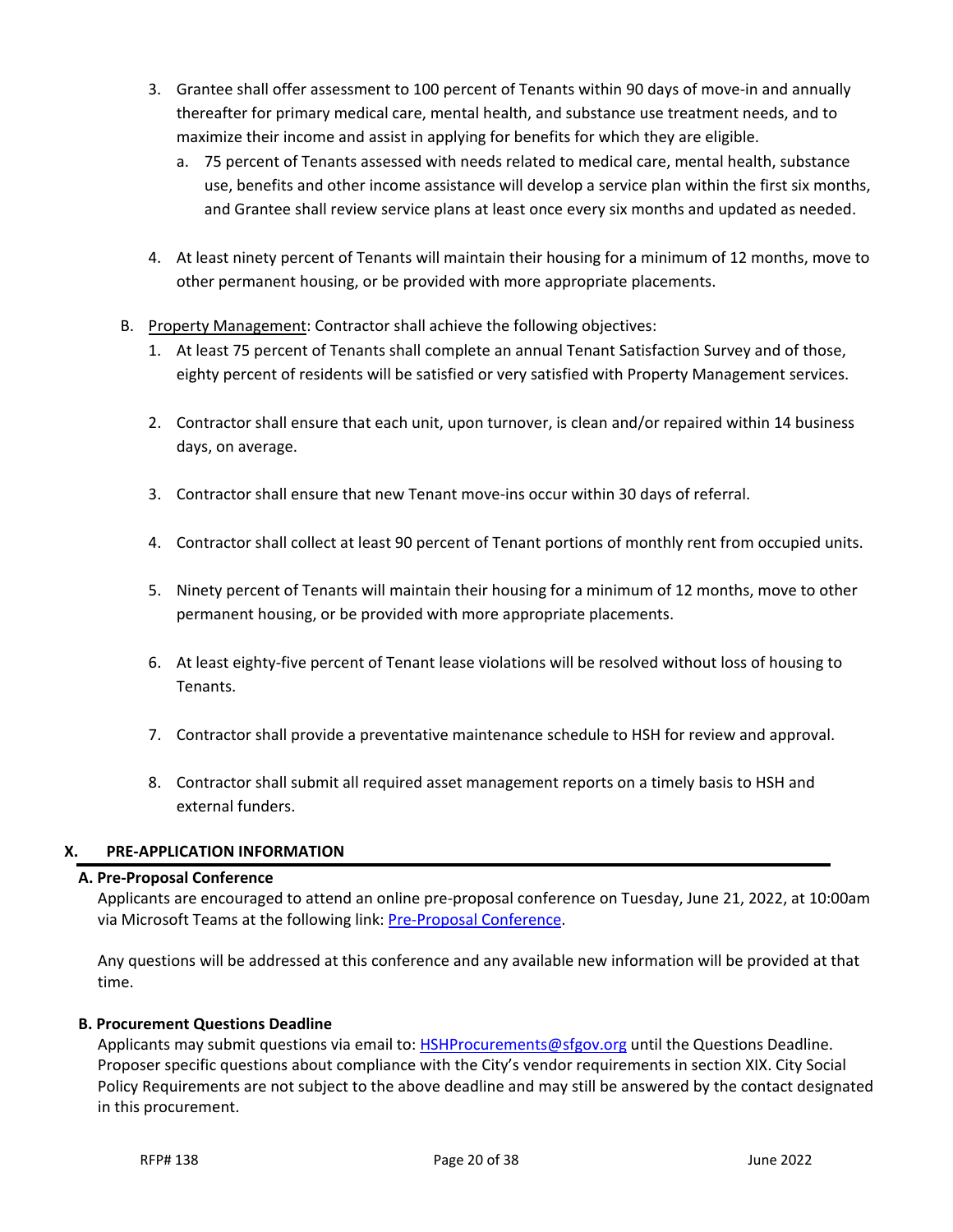### <span id="page-20-0"></span>**XI. PROCUREMENT ANSWERS AND CLARIFICATIONS**

A summary of the clarifications, questions and answers pertaining to this RFP will be posted on the HSH website: [http://hsh.sfgov.org/overview/procurements/.](http://hsh.sfgov.org/overview/procurements/)

It is the responsibility of each Applicant to check for any RFP Addenda, Question and Answer postings, and other updates posted regarding this RFP.

#### <span id="page-20-1"></span>**XII. SUBMISSION REQUIREMENTS**

### <span id="page-20-2"></span>**A. Time and Place for Submission of Proposals**

Applications are due electronically in the format detailed below and must be received by the Applications Deadline.

Applicants shall submit the Appendix 1: Application Template with requested attachments in **one** PDF to **[HSHProcurements@sfgov.org](#page-0-2)**. The PDF file name and email subject should include the RFP number (RFP #138) and the Applicant organization's name as such: RFP 138 – Applicant Organization Name. Applications submitted by fax will not be accepted. Applicants must receive an email confirmation from the City to be considered submitted. Supplemental documents or revisions submitted after the Applications Deadline will not be accepted.

#### <span id="page-20-3"></span>**XIII. SUBMISSION FORMAT**

Applicants must submit one Appendix 1 Application Template and submit requested attachments in one combined PDF document. This is necessary so that all Applications can receive fair and consistent evaluation.

Applications that do not follow the required format may not be considered. Information must be at a level of detail that enables effective evaluation.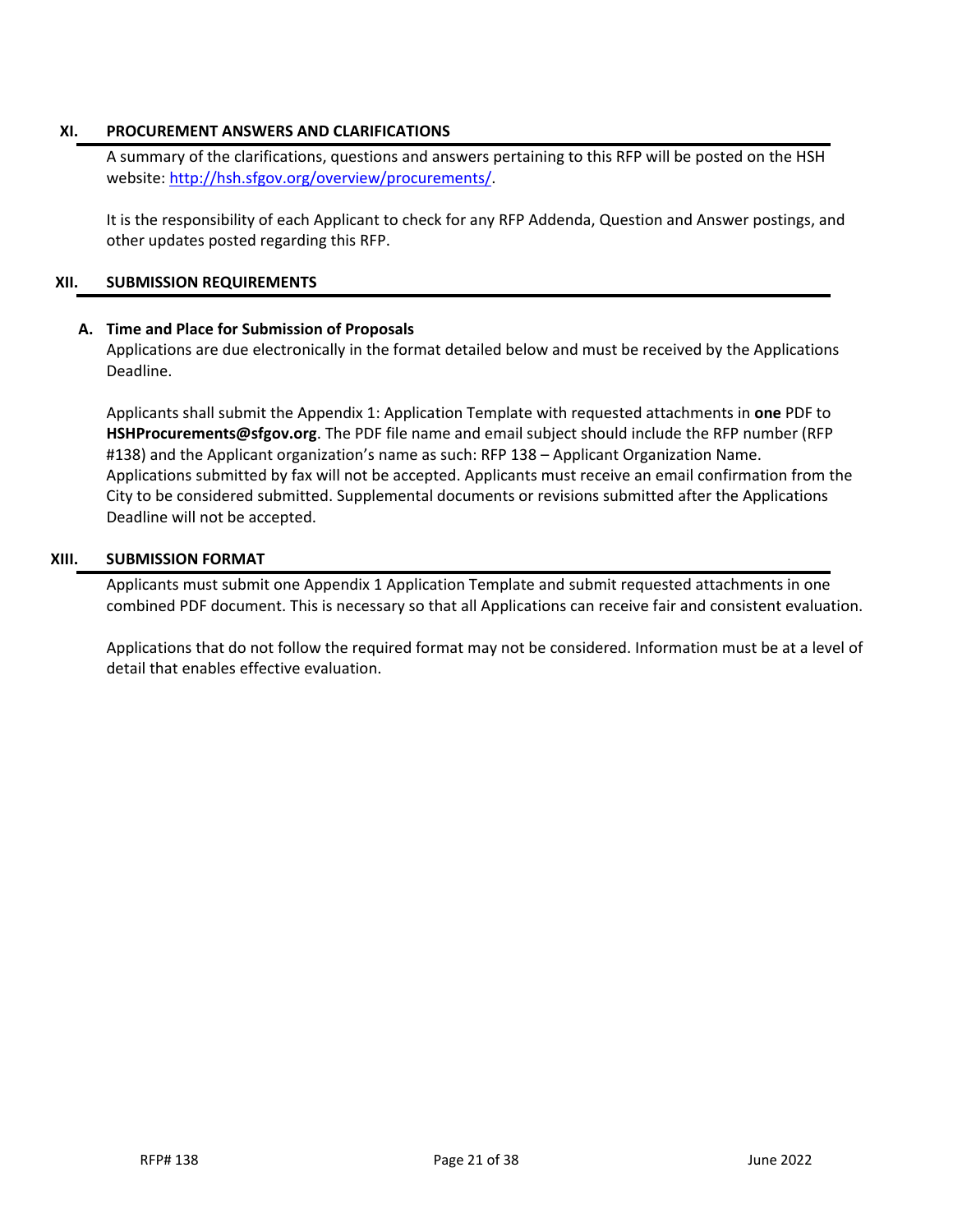#### **XIV. PROPOSAL CONTENTS AND EVALUATION CRITERIA**

<span id="page-21-0"></span>

| <b>Application Section</b> | <b>Submittal</b><br>Format             | Applicant must complete/provide/respond to the<br>following:                                                                                                                                                                         | <b>Evaluation Criteria</b>                                                                   | <b>Points</b> |
|----------------------------|----------------------------------------|--------------------------------------------------------------------------------------------------------------------------------------------------------------------------------------------------------------------------------------|----------------------------------------------------------------------------------------------|---------------|
| 1.Summary                  | Appendix 1:<br>Application<br>Template | Applicant Information: Vendor Name, Federal<br>1.1<br>ID #, Address, Director Information, Contact<br>Information, Point of Contact Information,<br>Proposed Services, Collaboration information, if<br>any<br>Certifications<br>1.2 | HSH will review for pass/fail:<br>Did applicants complete<br>Appendix 1: Applicant Template? | Pass/Fail     |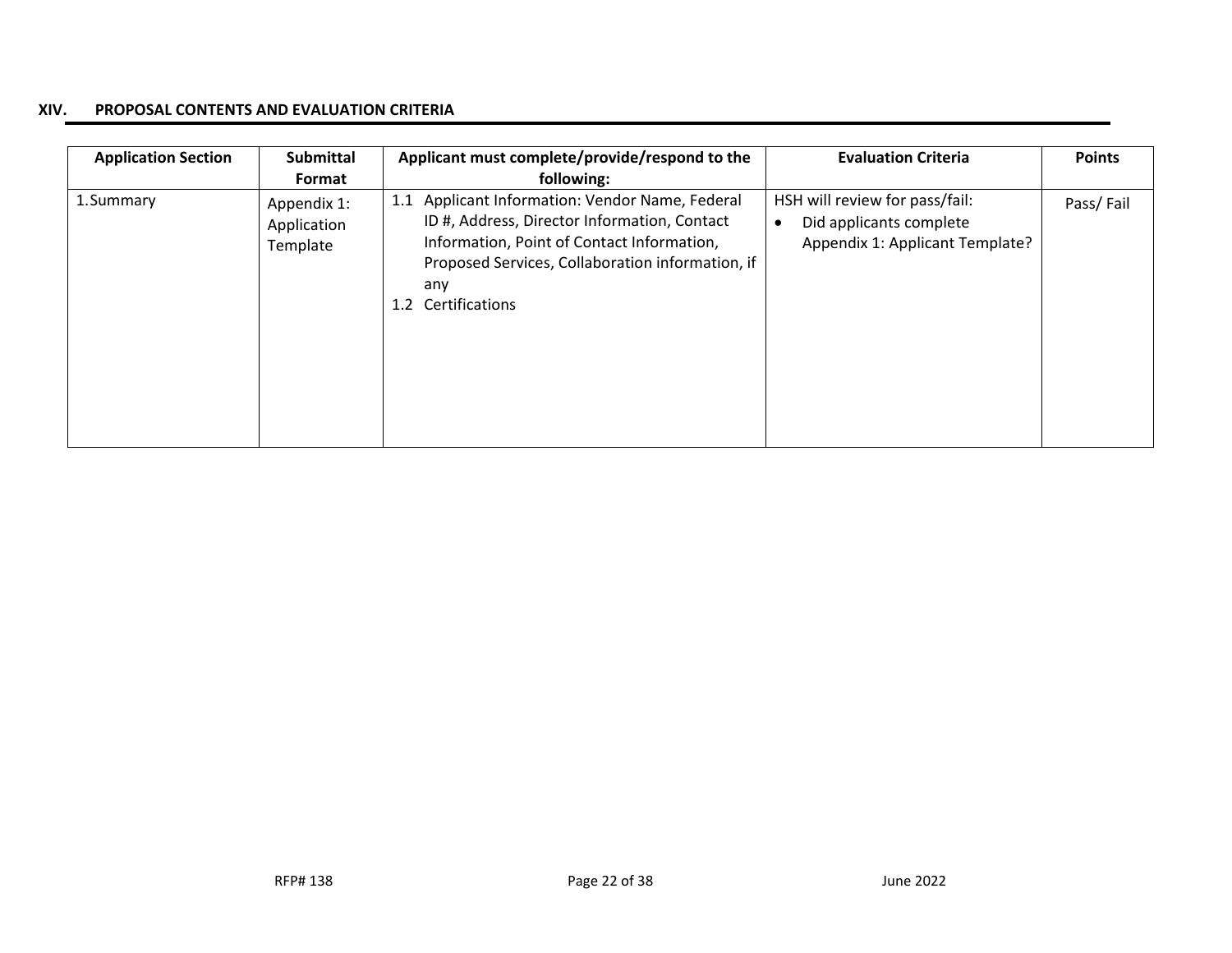| 2. Minimum Qualification | Appendix 1:<br>Application<br>Template, and<br>Appendix<br>2a,2b: Budget<br>Template | 2.1 Respondent must be a certified vendor with the<br>City and County of San Francisco or have the<br>ability to become a certified vendor within ten<br>(10) days after notice of intent to award.<br>2.2 For each service type (e.g., Support Services;<br>Property Management), whether provided<br>through a single entity, collaboration, and/or<br>subcontractor, Applicants must demonstrate at<br>least three years of experience delivering similar<br>services, respectively.<br>2.3 Applicants must demonstrate the following<br>experience for Property Management:<br>Operation of a project similar in scope and<br>size to the proposed project; or<br>Operation of at least two affordable rental<br>$\bullet$<br>housing projects in the last ten years, with<br>at least one of those projects containing at<br>least one unit housing a Tenant who<br>qualifies as a member of the served<br>population. | 2.1 Did applicant demonstrate that<br>they are a certified vendor or<br>have ability to become a<br>certified vendor?<br>2.2 Did Applicant demonstrate a<br>verifiable minimum of three<br>years of experience delivering<br>similar services for each<br>respective service type?<br>2.3 Did Property Management<br>Applicant demonstrate a<br>verifiable Property Management<br>project similar in scope and size<br>to the proposed project or<br>operation of at least two<br>affordable rental housing<br>projects in the last ten years,<br>with at least one project | Pass/Fail |
|--------------------------|--------------------------------------------------------------------------------------|-----------------------------------------------------------------------------------------------------------------------------------------------------------------------------------------------------------------------------------------------------------------------------------------------------------------------------------------------------------------------------------------------------------------------------------------------------------------------------------------------------------------------------------------------------------------------------------------------------------------------------------------------------------------------------------------------------------------------------------------------------------------------------------------------------------------------------------------------------------------------------------------------------------------------------|-----------------------------------------------------------------------------------------------------------------------------------------------------------------------------------------------------------------------------------------------------------------------------------------------------------------------------------------------------------------------------------------------------------------------------------------------------------------------------------------------------------------------------------------------------------------------------|-----------|
|                          |                                                                                      | 2.4 Applicants must submit a completed Appendix<br>2a: Budget Template, and Appendix 2b: Budget<br>Template for a 12-month period with each tab<br>completed. The budget must stay within 2<br>percent of the allocated budget amount.<br>The annual amount for Property Management is<br>\$2,760,000, please do not exceed 2 percent of<br>this amount (\$2,815,200). The annual amount<br>for Support Services is \$2,580,000, please do                                                                                                                                                                                                                                                                                                                                                                                                                                                                                  | containing at least one unit<br>housing a Tenant who qualifies<br>as a member of the served<br>population?<br>2.4 Did the Applicant submit a<br>completed Appendix 2a: Budget<br>and Appendix 2b: Budget that<br>does not exceed 2 percent of the<br>allocated budget amount?                                                                                                                                                                                                                                                                                               |           |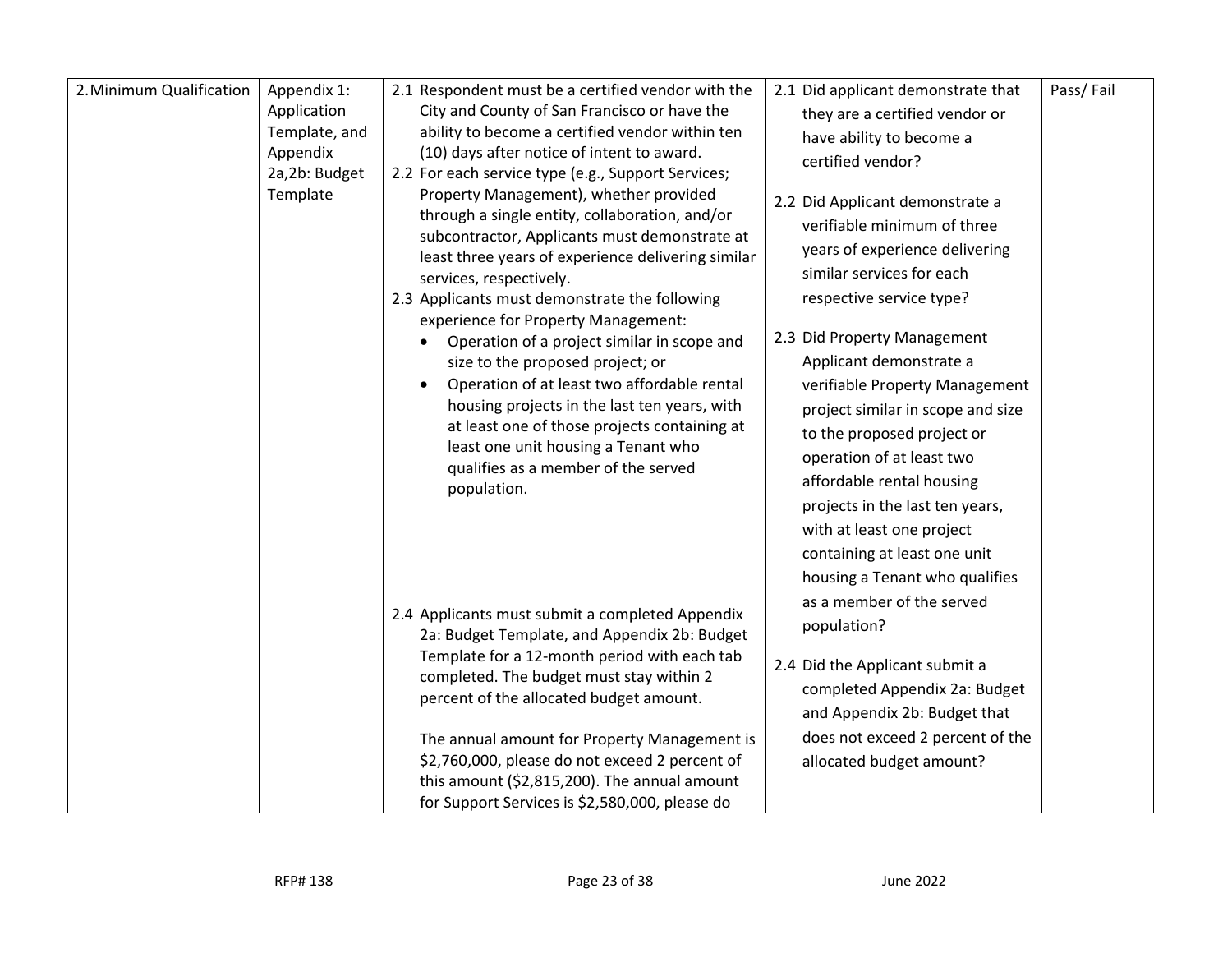| <b>Application Section</b> | <b>Submittal</b><br>Format             | Applicant must complete/provide/respond to the<br>following:                                                                                                                                                                                                                                                                                                                              | <b>Evaluation Criteria</b>                                                                                                                                                                                                                                                                                           | <b>Points</b> |
|----------------------------|----------------------------------------|-------------------------------------------------------------------------------------------------------------------------------------------------------------------------------------------------------------------------------------------------------------------------------------------------------------------------------------------------------------------------------------------|----------------------------------------------------------------------------------------------------------------------------------------------------------------------------------------------------------------------------------------------------------------------------------------------------------------------|---------------|
|                            |                                        | not exceed 2 percent of this amount<br>( \$2,631,600).                                                                                                                                                                                                                                                                                                                                    |                                                                                                                                                                                                                                                                                                                      |               |
| 3. Project Approach        | Appendix 1:<br>Application<br>Template | 3.1 Applicants must describe the plan for<br>collaboration between Support Services and<br>Property Management to successfully deliver<br>the services in this RFP. Applicants should<br>indicate if any part of the services will be<br>through a collaboration or subcontract.                                                                                                          | 3.1 Did Applicant successfully<br>describe how the Support<br>Services and Property<br>Management functions will work<br>in collaboration to successfully<br>house the target population?                                                                                                                            | 10            |
|                            |                                        | 3.2 For Support Services and Property<br>Management, Applicants must describe the plan to<br>engage and maintain housing stability for a diverse<br>population of formerly homeless/at risk families<br>with children, including non-English speakers,<br>persons with disabilities, and individuals with a<br>history of homelessness, substance use and/or<br>mental health challenges. | 3.2 How well does the Applicant(s)<br>plan align with the requirements<br>of this Proposal (e.g., how well<br>does the applicant understand<br>Tenant needs and challenges and<br>describe ways to address them<br>to maintain Tenant housing)?<br>Support Services (7.5 points)<br>Property Management (7.5 points) | 15            |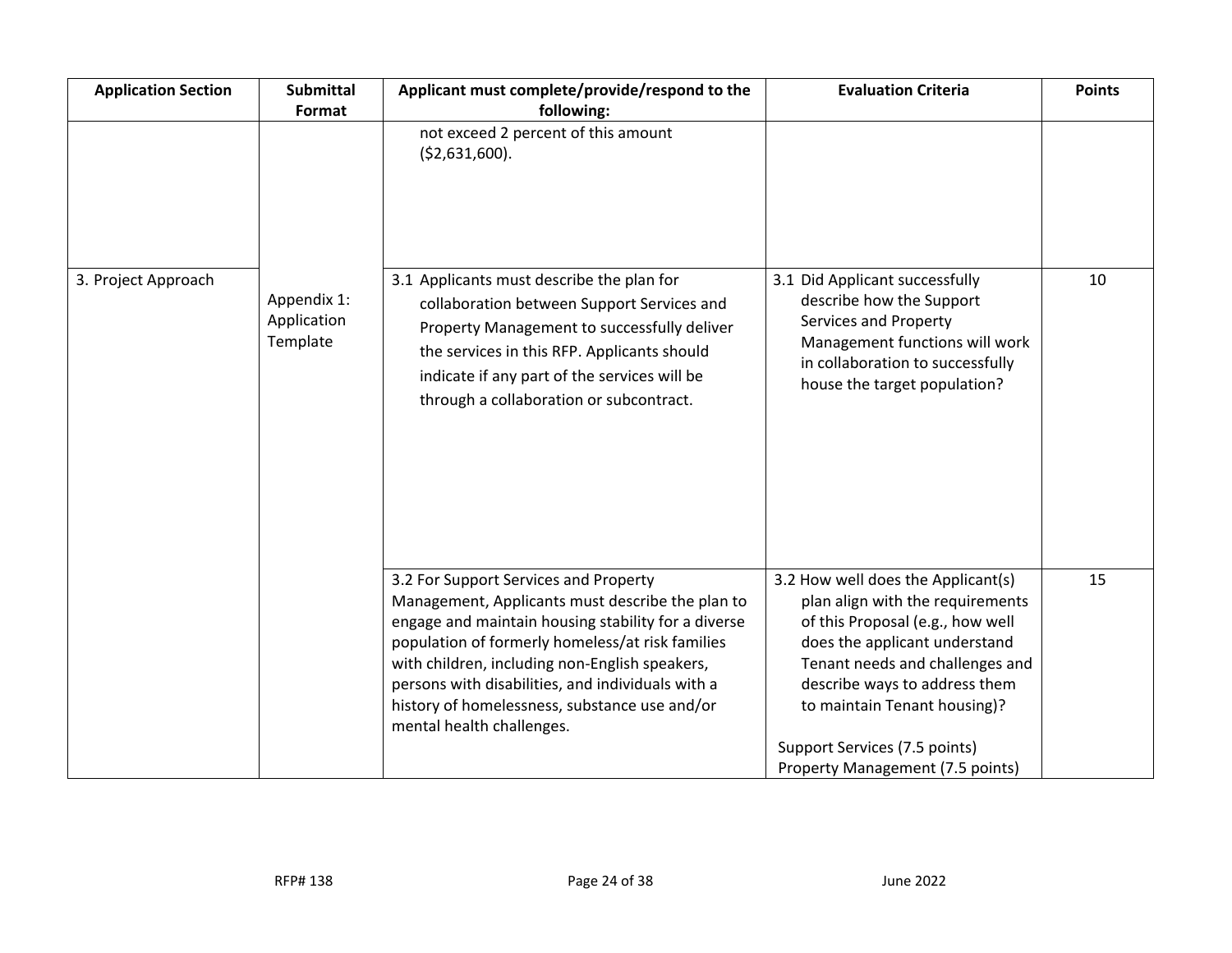| <b>Application Section</b>                                                 | <b>Submittal</b> | Applicant must complete/provide/respond to the                                                                                                                                                                                                                                                                                                                                                                                                                                                                                                                        | <b>Evaluation Criteria</b>                                                                                                                                                                                                                                                                                                                                                                                                                                                                                                                   | <b>Points</b> |
|----------------------------------------------------------------------------|------------------|-----------------------------------------------------------------------------------------------------------------------------------------------------------------------------------------------------------------------------------------------------------------------------------------------------------------------------------------------------------------------------------------------------------------------------------------------------------------------------------------------------------------------------------------------------------------------|----------------------------------------------------------------------------------------------------------------------------------------------------------------------------------------------------------------------------------------------------------------------------------------------------------------------------------------------------------------------------------------------------------------------------------------------------------------------------------------------------------------------------------------------|---------------|
|                                                                            | Format           | following:                                                                                                                                                                                                                                                                                                                                                                                                                                                                                                                                                            |                                                                                                                                                                                                                                                                                                                                                                                                                                                                                                                                              |               |
|                                                                            |                  | 3.3 For Support Services and Property<br>Management, Applicants must describe the plan<br>to deliver services to achieve the service and<br>outcome objectives described in this RFP.                                                                                                                                                                                                                                                                                                                                                                                 | 3.3 How well does the Applicant plan<br>align with the requirements of<br>this RFP to meet the<br>outlined objectives?<br>Support Services (7.5 points)                                                                                                                                                                                                                                                                                                                                                                                      | 15            |
|                                                                            |                  |                                                                                                                                                                                                                                                                                                                                                                                                                                                                                                                                                                       | Property Management (7.5 points)                                                                                                                                                                                                                                                                                                                                                                                                                                                                                                             |               |
| 4. Organizational<br>Capacity, Staffing, and<br><b>Relevant Experience</b> |                  | 4.1 For Support Services and Property<br>Management, Applicants must describe the<br>policies or procedures that they have in place<br>that demonstrate how the following principles<br>are implemented:<br>Delivering services with equity; and<br>Housing First and housing stability principles<br>to deliver the services as outlined in the<br>RFP.<br>Applicant(s) must describe intake<br>requirements and process.<br><b>Property Management applicant must also</b><br>describe resident selection criteria.<br>Examples of existing policies/procedures are | 4.1 How well does Applicants<br>policies or procedures<br>demonstrate implementation of<br>the applicable principles (e.g., to<br>what extent does the applicant's<br>policies or procedures<br>demonstrate the principles<br>surrounding delivering services<br>with equity, Housing First and<br>housing stability principles<br>related to this RFP, and intake<br>requirements and processes)?<br>For Property Management, does<br>the Applicant's policies and<br>procedures effectively describe<br>their Resident Selection Criteria? | 20            |
|                                                                            |                  | encouraged. Applicants may attach an existing<br>policy/procedure that is relevant to the principles<br>above.                                                                                                                                                                                                                                                                                                                                                                                                                                                        | Support Services (10 points)<br>Property Management (10 points)                                                                                                                                                                                                                                                                                                                                                                                                                                                                              |               |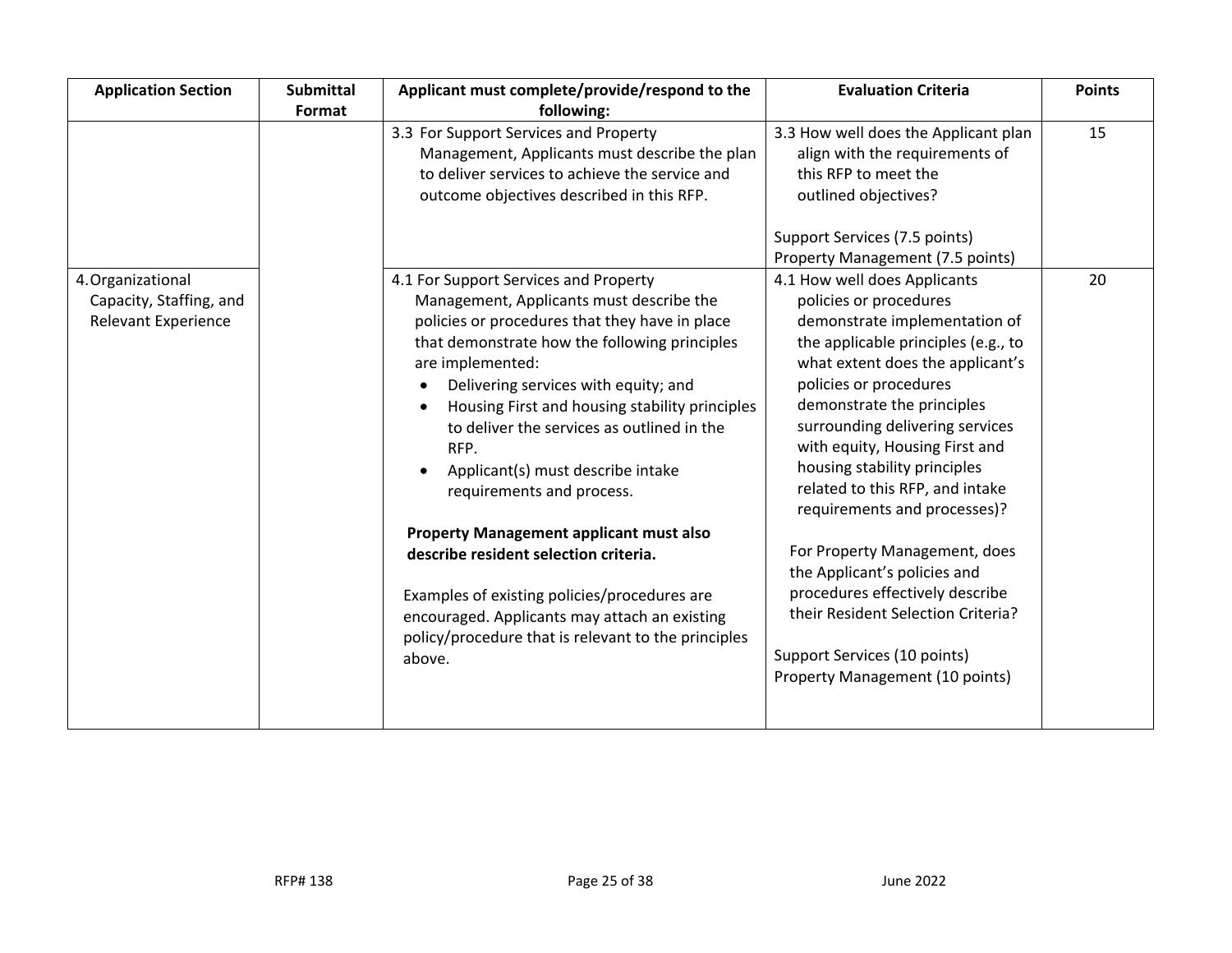| <b>Application Section</b> | Submittal | Applicant must complete/provide/respond to the                                                                                                                                                                                                                                                                                                                                                                                                                                                                                                                                                                                                                                                                                                                                        | <b>Evaluation Criteria</b>                                                                                                                                                                                                                                                                                                                                                   | <b>Points</b> |
|----------------------------|-----------|---------------------------------------------------------------------------------------------------------------------------------------------------------------------------------------------------------------------------------------------------------------------------------------------------------------------------------------------------------------------------------------------------------------------------------------------------------------------------------------------------------------------------------------------------------------------------------------------------------------------------------------------------------------------------------------------------------------------------------------------------------------------------------------|------------------------------------------------------------------------------------------------------------------------------------------------------------------------------------------------------------------------------------------------------------------------------------------------------------------------------------------------------------------------------|---------------|
|                            | Format    | following:                                                                                                                                                                                                                                                                                                                                                                                                                                                                                                                                                                                                                                                                                                                                                                            |                                                                                                                                                                                                                                                                                                                                                                              |               |
|                            |           | 4.2 For each service type, Applicants must describe<br>their organizational experience in delivering<br>services, managing buildings, including Asset<br>Management but not limited to:<br>Years of experience delivering each service<br>type,<br>Average building vacancy and turnover rates<br>in existing portfolio;<br>Challenges and learnings with each service<br>type;<br>Serving homeless/formerly homeless/at-risk<br>families with children;<br>Serving a diverse population of Tenants,<br>$\bullet$<br>including non-English speakers, persons<br>with disabilities, and individuals with a<br>history of homelessness, substance use<br>and/or mental health challenges;<br>Delivering services with equity; and<br>Engaging in collaborative service<br>partnerships. | 4.2 How well does the Applicant(s)<br>experience align with the<br>requirements of this RFP?<br>Support Services (5 points)<br>Property Management (5 points)                                                                                                                                                                                                                | 10            |
|                            |           | 4.3 For Support Services and/or Property<br>Management, Applicants must describe their<br>respective organizational capacity, including,<br>but not limited to:<br>Their current employee vacancy rates;<br>Employee turnover rates;<br>Capacity to hire, train, and retain staff;<br>$\bullet$<br>Capacity to deliver services on-time and<br>$\bullet$<br>within budget; and<br>Organizational capacity to track and report<br>service and outcome data.                                                                                                                                                                                                                                                                                                                            | 4.3 How well does the Applicants<br>organizational capacity align with<br>the requirements of this<br>Proposal? (e.g., does applicant<br>have a high turnover rate or have<br>understaffing? Does applicant<br>have the appropriate staff to<br>deliver the required services in a<br>timely manner?<br>Support Services (5 points)<br><b>Property Management (5 points)</b> | 10            |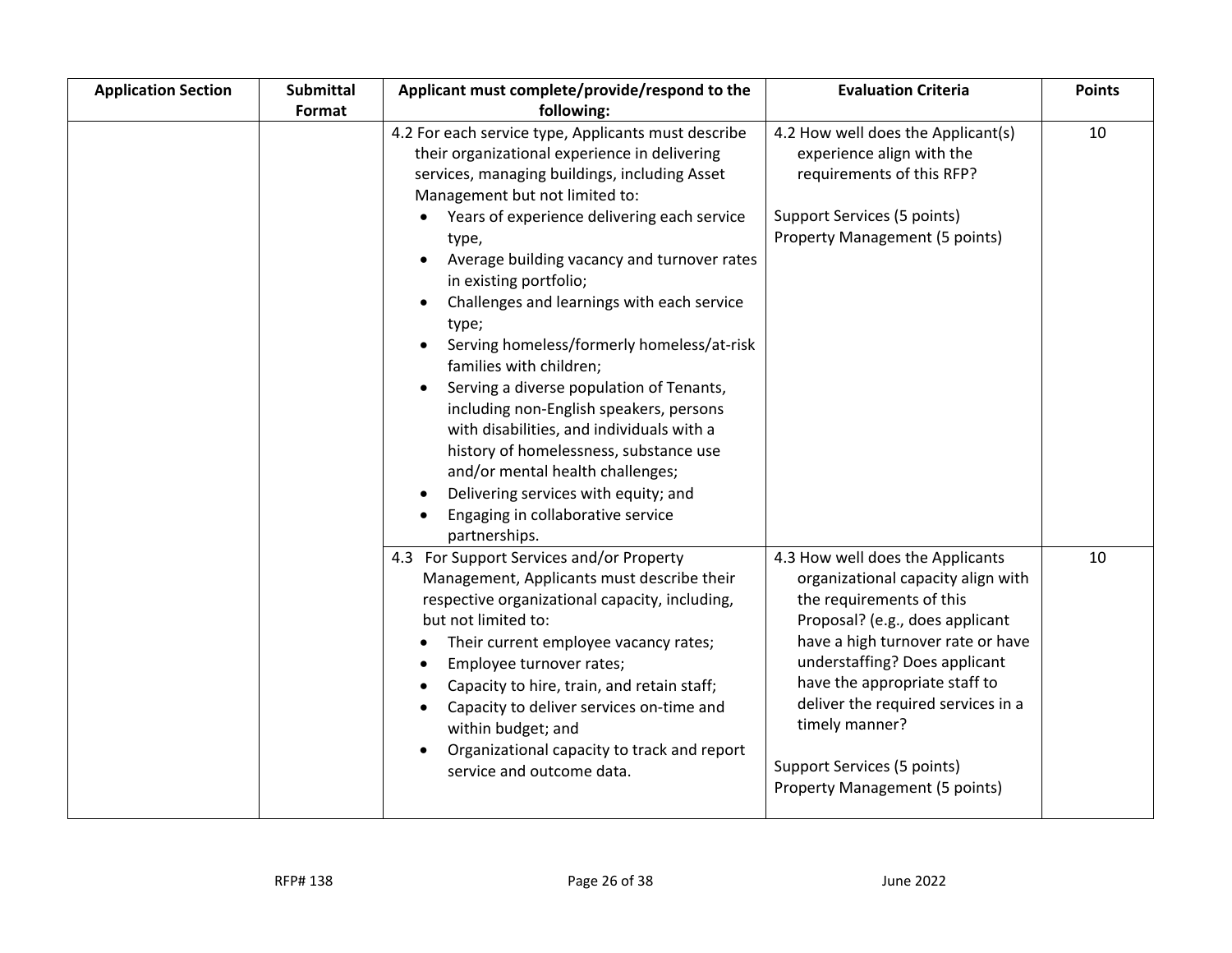| <b>Application Section</b>            | <b>Submittal</b><br>Format                | Applicant must complete/provide/respond to the<br>following:                                                                                                                                                                                         | <b>Evaluation Criteria</b>                                                                                                                                                                                                                                                                                          | <b>Points</b> |
|---------------------------------------|-------------------------------------------|------------------------------------------------------------------------------------------------------------------------------------------------------------------------------------------------------------------------------------------------------|---------------------------------------------------------------------------------------------------------------------------------------------------------------------------------------------------------------------------------------------------------------------------------------------------------------------|---------------|
| 5. Fiscal Capacity -<br><b>Budget</b> | Appendix 2a<br>and 2b: Budget<br>Template | 5.1 For each service type (Support Services and<br>Property Management), Applicants must submit<br>one completed Appendix 2a: Budget<br>Template and one completed Appendix 2b:<br>Budget Template for a 12-month period with<br>each tab completed. | 5.1 How well do the Applicant(s)<br>budgets align with the<br>requirements of this RFP (e.g.,<br>how reasonable and clear is the<br>budget; are all necessary tabs<br>completed; does it contain the<br>appropriate staffing and<br>operating costs; is the narrative<br>complete)?<br>Support Services (10 points) | 20            |
|                                       |                                           |                                                                                                                                                                                                                                                      | Property Management (10 points)                                                                                                                                                                                                                                                                                     |               |
| Total                                 |                                           |                                                                                                                                                                                                                                                      |                                                                                                                                                                                                                                                                                                                     |               |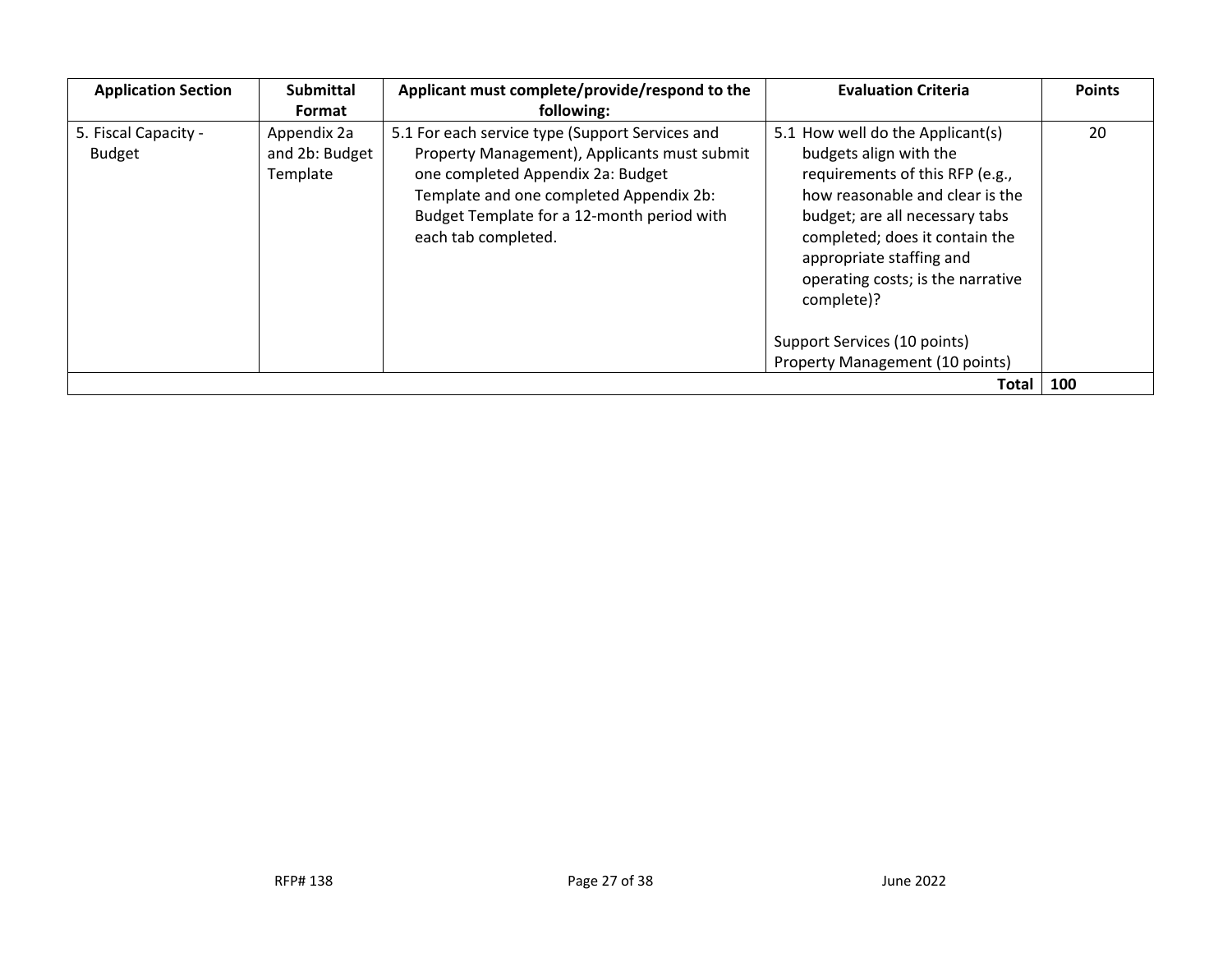## **XV. CONTRACTOR SELECTION**

The City shall award a contract and/or grant to the Proposer that meets the Minimum Qualifications of this Solicitation whose Proposal receives the highest-ranking score. Responsive proposals will be evaluated by a panel ("Evaluation Panel") consisting of one or more parties with expertise related to the goods and/or services being procured through this Solicitation. If Proposers' initial composite scores are within three (3) points of each other, the Department will issue a supplemental questionnaire to assist the panel in further differentiating between the proposals in order to select the top scoring proposal. The Evaluation Panel may include staff from various City departments. Proposals will be evaluated based on the criteria outlined above.

Applicants who are qualified are not guaranteed an agreement. Applicants selected for negotiations are not guaranteed an agreement. This RFP does not in any way limit the City's right to solicit similar or identical services. The City may at a future date elect to fund additional Applicants not originally selected for funding, or increase agreement amounts to Awarded Providers.

#### **A. Additional Information**

<span id="page-27-0"></span>In some instances, the City may request additional information from Applicants prior to making a determination about qualification and/or agreement awards.

#### **B. Minimum Qualifications**

The Applicant must clearly demonstrate that it meets the Minimum Qualifications to be considered for qualification. The Applicant's responses to Minimum Qualifications in the Appendix 1: Application Template and required attachments will be reviewed to determine qualification and eligibility for award.

The Minimum Qualifications determination will be solely based on the information submitted by the Applicant in Appendix 1: Application Template and required attachments. Insufficient or incomplete information may result in an Application being considered non-responsive. Responses of "To be provided upon request" or "To be determined" or "Confidential" or the like, or that do not otherwise provide the information requested (e.g., left blank) are not acceptable. Any Application that does not demonstrate that the Applicant meets the Minimum Qualifications will be issued a notice of non-responsiveness and will not be evaluated or eligible for award under this RFP.

<span id="page-27-1"></span>The City reserves the right to request clarifications from Applicants prior to rejecting an Application for failure to meet the Minimum Qualifications. Clarifications are limited exchanges between the City and Applicant and will not provide an Applicant the opportunity to revise or modify its Application.

## <span id="page-27-2"></span>**XVI. TERMS AND CONDITIONS FOR RECEIPT OF SUBMITTALS**

#### **A. Errors and Omissions in RFP**

<span id="page-27-4"></span><span id="page-27-3"></span>Applicants are responsible for reviewing all portions of this RFP. Applicants are to promptly notify the City, in writing, if the Applicant discovers any ambiguity, discrepancy, omission, or other error in the RFP. Any such notification should be directed to the City promptly after discovery, but in no event later than 72 hours prior to the Applications Deadline.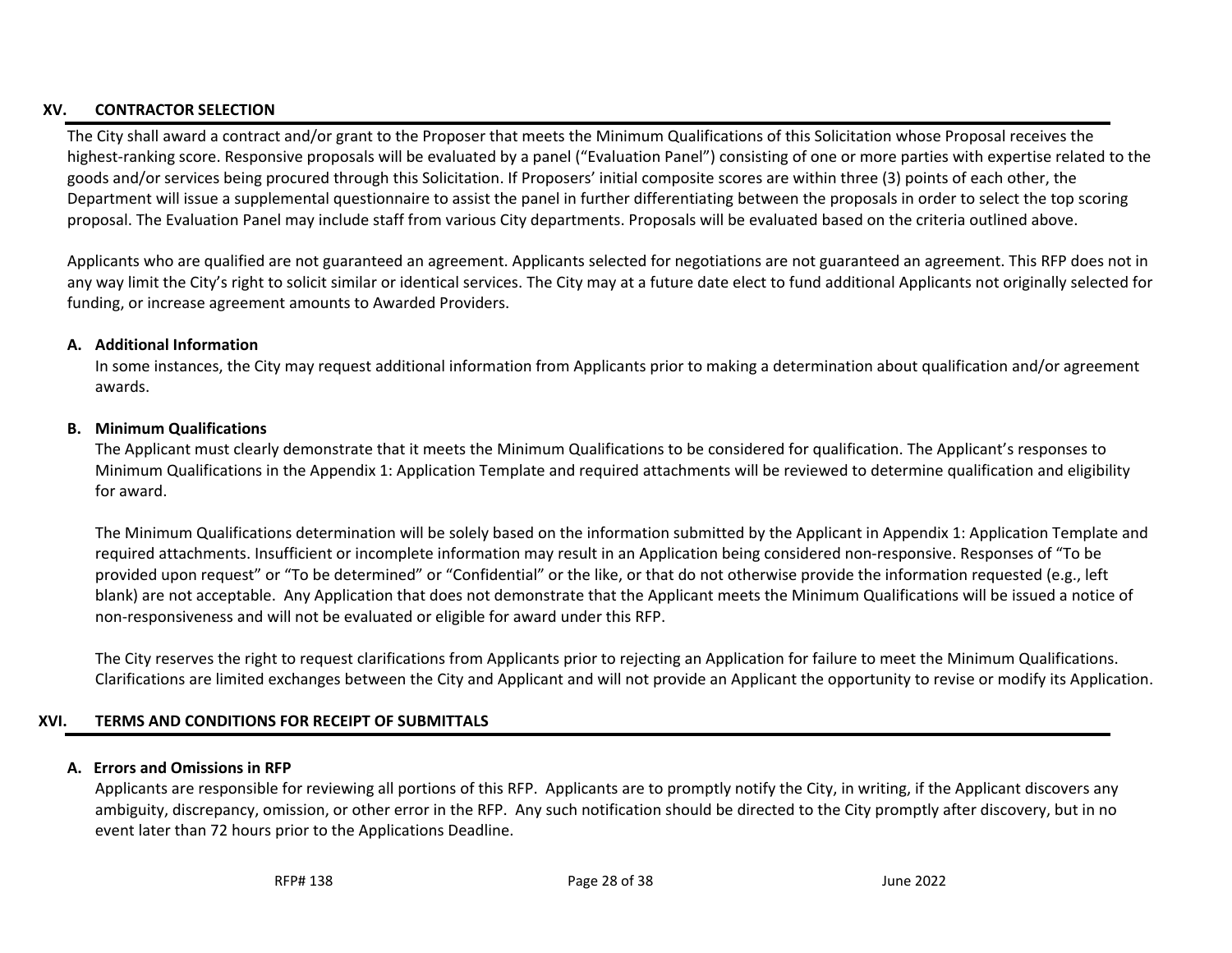#### **B. Inquiries Regarding RFP**

Applicants shall submit all questions concerning this RFP, scope of services or requirements in writing by email only before the RFP Questions Deadline and directed to: **[HSHProcurements@sfgov.org](#page-0-3)**. All Applicant questions concerning the RFP process shall be submitted no later than 72 hours prior to the Applications Deadline. Applicants who fail to do so will waive all further rights to protest based on these specifications and conditions.

## **C. Objections to RFP Terms**

Should an Applicant object on any ground to any provision or legal requirement set forth in this RFP, the Applicant must, not less than 72 hours prior to the Applications Deadline, provide written notice to the City setting forth with specificity the grounds for the objection. The failure of an Applicant to object in the manner set forth in this paragraph shall constitute a complete and irrevocable waiver of any such objection.

## **D. Change Notices**

<span id="page-28-0"></span>The City may modify the RFP, prior to the Applications Deadline, by issuing Addenda to the RFP, which will be posted at [http://hsh.sfgov.org/overview/procurements/.](http://hsh.sfgov.org/overview/procurements/) The Applicant shall be responsible for ensuring that its Application reflects any and all Addenda issued by the City prior to the Applications Deadline regardless of when the Application is submitted. Therefore, the City recommends that the Applicant consult the website frequently, including shortly before the Applications Deadline, to determine if the Applicant has downloaded all RFP Addenda. It is the responsibility of the Applicant to check for any Addenda, Questions and Answers, and updates, which will be posted on the HSH website: [http://hsh.sfgov.org/overview/procurements/.](http://hsh.sfgov.org/overview/procurements/)

## <span id="page-28-1"></span>**E. Term of Application**

Submission of an Application signifies that the proposed services and prices are valid for the duration of this RFP and that the quoted prices are genuine and not the result of collusion or any other anti-competitive activity.

# <span id="page-28-2"></span>**F. Revision of Application**

An Applicant may revise an Application on the Applicant's own initiative at any time before the Application Deadline. The Applicant must submit the revised Application in the same manner as the original. A revised Application must be received on or before, but no later than the Application Deadline.

In no case will a statement of intent to submit a revised Application, or commencement of a revision process, extend the Application Deadline for any Applicant. At any time during the Application evaluation process, the Department may require an Applicant to provide oral or written clarification of its Application. The Department reserves the right to make an award without further clarifications of Applications received.

## <span id="page-28-3"></span>**G. Errors and Omissions in Application**

Failure by the City to object to an error, omission, or deviation in the Application will in no way modify the RFP or excuse the Awarded Provider from full compliance with the specifications of the RFP or any agreement awarded pursuant to the RFP.

## <span id="page-28-6"></span><span id="page-28-5"></span><span id="page-28-4"></span>**H. Financial Responsibility**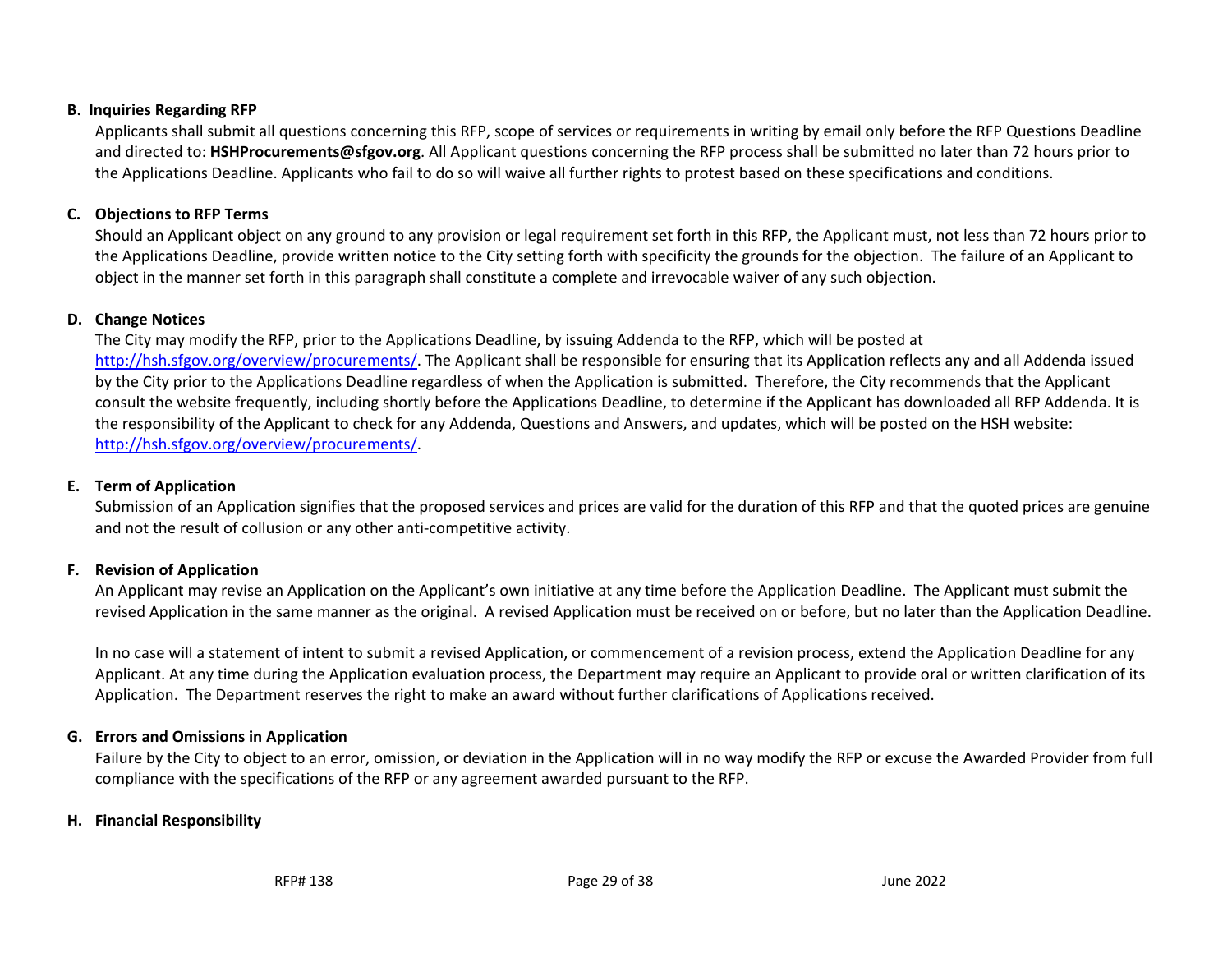The City accepts no financial responsibility for any costs incurred by an Applicant in responding to this RFP. Submissions of the RFP will become the property of the City and may be used by the City in any way deemed appropriate.

### **I. Applicant's Obligations under the Campaign Reform Ordinance**

Applicants must comply with Section 1.126 of the San Francisco Campaign and Governmental Conduct Code, which states:

No person who contracts with the City and County of San Francisco for the rendition of personal services, for the furnishing of any material, supplies or equipment to the City, or for selling any land or building to the City, whenever such transaction would require approval by a City elective officer, or the board on which that City elective officer serves, shall make any contribution to such an officer, or candidates for such an office, or committee controlled by such officer or candidate at any time between commencement of negotiations and the later of either (1) the termination of negotiations for such contract, or (2) three months have elapsed from the date the contract is approved by the City elective officer or the board on which that City elective officer serves.

If an Applicant is negotiating for a contract that must be approved by an elected local officer or the board on which that officer serves, during the negotiation period the Applicant is prohibited from making contributions to:

- The officer's re-election campaign
- <span id="page-29-0"></span>• A candidate for that officer's office
- A committee controlled by the officer or candidate.

The negotiation period begins with the first point of contact, either by telephone, in person, or in writing, when a contractor approaches any city officer or employee about a particular contract, or a city officer or employee initiates communication with a potential contractor about a contract. The negotiation period ends when a contract is awarded or not awarded to the contractor. Examples of initial contacts include: (1) a vendor contacts a city officer or employee to promote himself or herself as a candidate for a contract; and (2) a city officer or employee contacts a contractor to propose that the contractor apply for a contract. Inquiries for information about a particular contract, requests for documents relating to a Request for Qualification, and requests to be placed on a mailing list do not constitute negotiations.

Violation of Section 1.126 may result in the following criminal, civil, or administrative penalties:

- Criminal. Any person who knowingly or willfully violates section 1.126 is subject to a fine of up to \$5,000 and a jail term of not more than six months, or both.
- Civil. Any person who intentionally or negligently violates section 1.126 may be held liable in a civil action brought by the civil prosecutor for an amount up to \$5,000.
- Administrative. Any person who intentionally or negligently violates section 1.126 may be held liable in an administrative proceeding before the Ethics Commission held pursuant to the Charter for an amount up to \$5,000 for each violation.

For further information, Applicants should contact the San Francisco Ethics Commission at (415) 581-2300.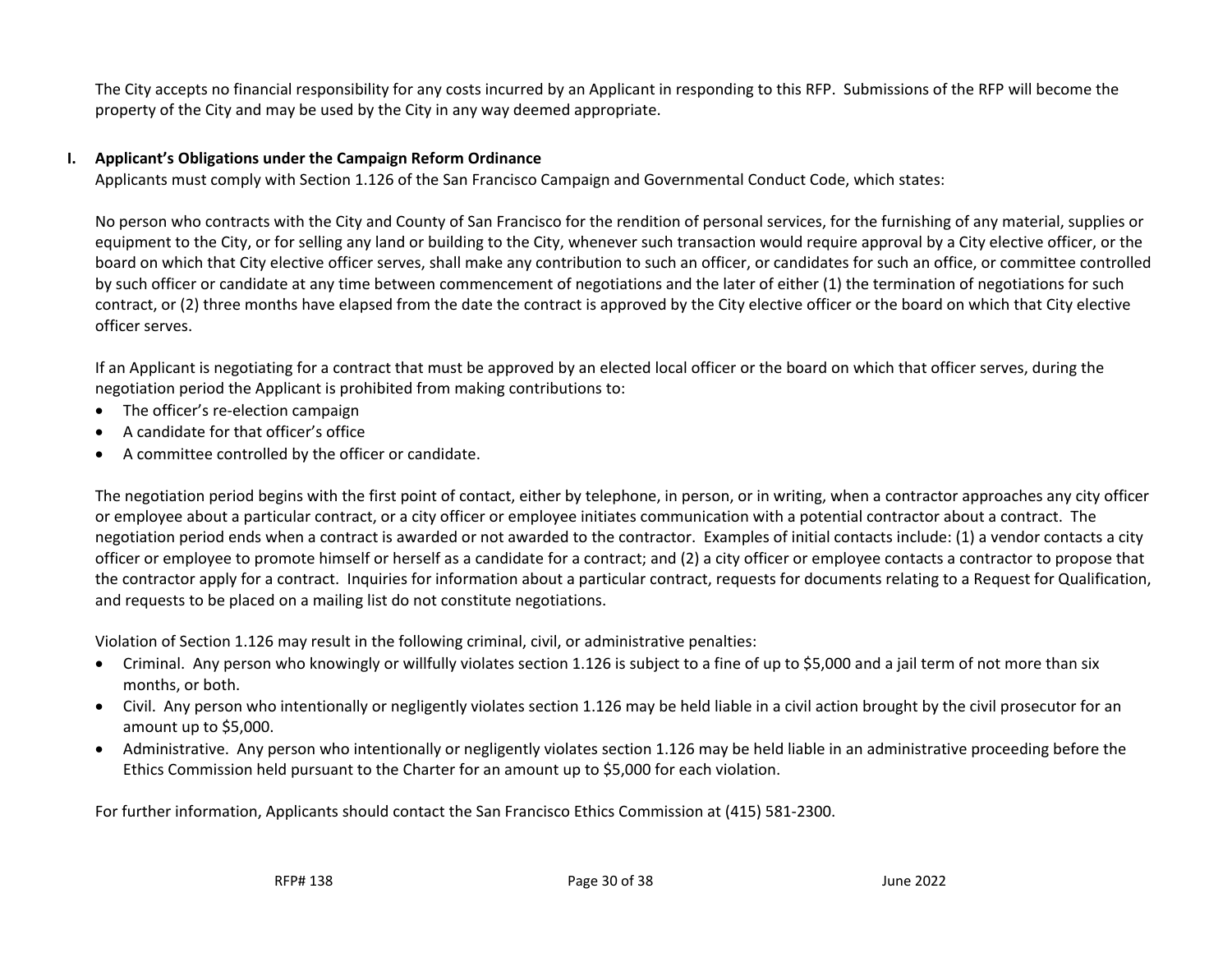### **J. Sunshine Ordinance**

In accordance with San Francisco Administrative Code Section 67.24(e), contractors' bids, responses to RFPs and all other records of communications between the City and persons or firms seeking contracts shall be open to inspection immediately after a contract has been awarded. Nothing in this provision requires the disclosure of a private person's or organization's net worth or other proprietary financial data submitted for qualification for a contract or other benefits until and unless that person or organization is awarded the contract or benefit. Information provided which is covered by this paragraph will be made available to the public upon request.

## **K. Public Access to Meetings and Records**

If an Applicant is a non-profit entity that receives a cumulative total per year of at least \$250,000 in City funds or City-administered funds and is a nonprofit organization as defined in Chapter 12L of the San Francisco Administrative Code, the Applicant must comply with Chapter 12L. The Applicant must include in its Application (1) a statement describing its efforts to comply with the Chapter 12L provisions regarding public access to Applicant's meetings and records, and (2) a summary of all complaints concerning the Applicant's compliance with Chapter 12L that were filed with the City in the last two years and deemed by the City to be substantiated. The summary shall also describe the disposition of each complaint. If no such complaints were filed, the Applicant shall include a statement to that effect. Failure to comply with the reporting requirements of Chapter 12L or material misrepresentation in Applicant's Chapter 12L submissions shall be grounds for rejection of the Application and/or termination of any subsequent Agreement reached on the basis of the Application.

# <span id="page-30-0"></span>**L. Reservations of Rights by the City**

The issuance of this RFP does not constitute an agreement by the City that any agreement will actually be entered into by the City. The City expressly reserves the right at any time to:

- <span id="page-30-1"></span>1. Waive or correct any defect or informality in any response, Application, or Application procedure;
- 2. Reject any or all Applications;
- 3. Reissue or reopen the RFP;
- 4. Prior to submission deadline for Applications, modify all or any portion of the selection procedures, including deadlines for accepting responses, the specifications or requirements for any materials, equipment or services to be provided under this RFP, or the requirements for contents or format of the Applications;
- 5. Procure any materials, equipment or services specified in this RFP by any other means; or
- 6. Determine that no award will be pursued.

## <span id="page-30-2"></span>**M. No Waiver**

No waiver by the City of any provision of this RFP shall be implied from any failure by the City to recognize or take action on account of any failure by an Applicant to observe any provision of this RFP.

# **N. Reserved. (Local Business Enterprise (LBE) Goals and Outreach).**

## <span id="page-30-5"></span><span id="page-30-4"></span><span id="page-30-3"></span>**O. Compliance with Previous Grant and Contract Requirements**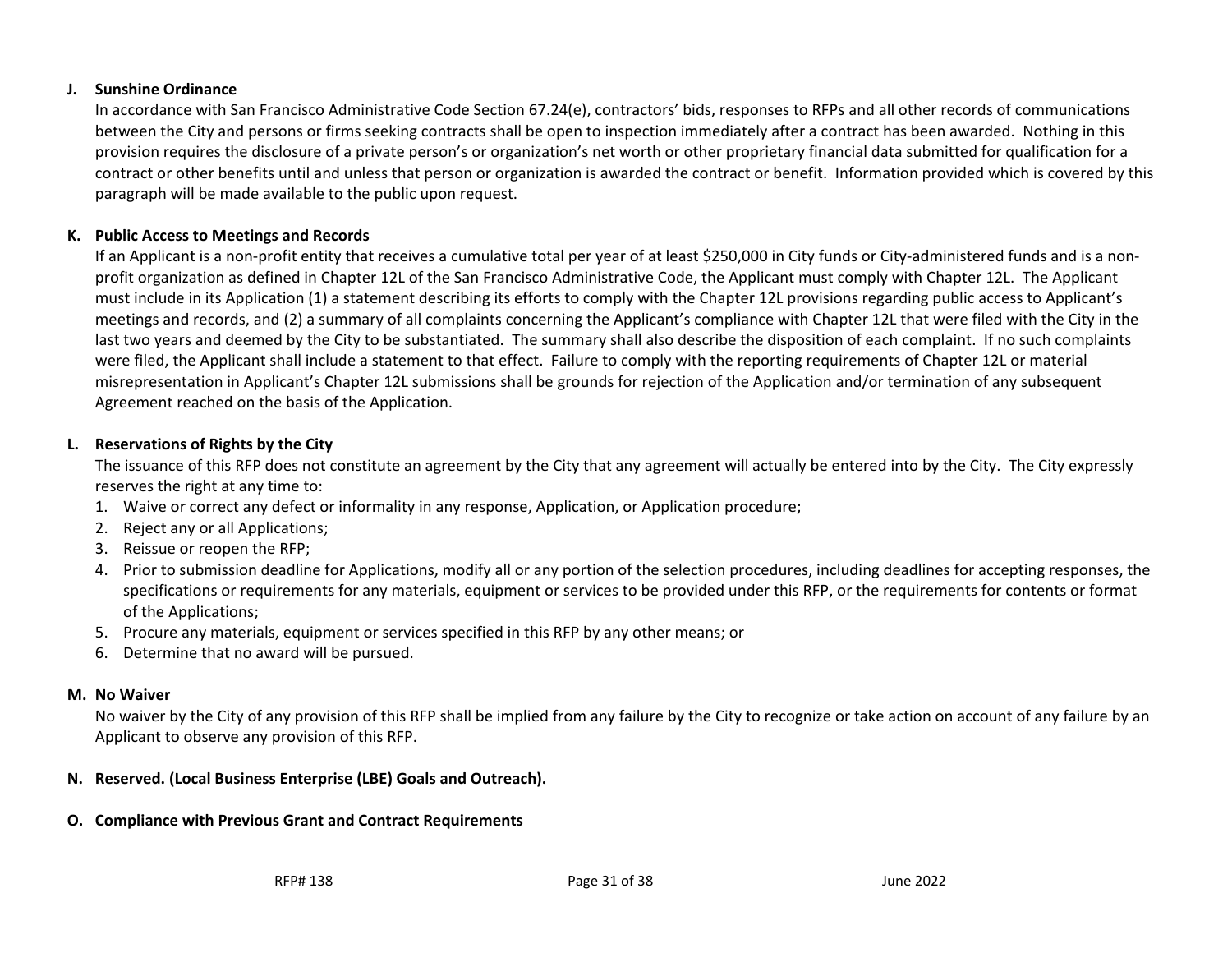Agencies submitting Applications that have previously been granted by the City and County of San Francisco and/or Federal agencies to provide goods and/or services must successfully demonstrate compliance with performance/monitoring requirements specified in previous grants/contracts (e.g., corrective actions) in order to be considered responsive to this RFP. Documented failure to correct performance/monitoring deficiencies identified in past City and County grants/contracts may result in agency disqualification to participate in this RFP.

### **P. Other Terms and Conditions**

The selection of any Applicant for agreement negotiations shall not imply acceptance by the City of all terms of any Application or response to this RFP, which may be subject to further negotiation and approvals by the City.

If a satisfactory agreement cannot be negotiated in a reasonable time with the selected Applicant, then the City, in its sole discretion, may terminate negotiations and begin agreement negotiations with the next highest scoring Applicant or may continue competition among remaining Applicants without reinitiating the RFP process.

The City reserves the right at any time to approve, disapprove, or modify proposed staffing, plans, timelines and deliverables, provided that all modifications are within the scope of services sought by this RFP.

This RFP does not in any way limit the City's right to solicit agreements for similar or identical services if, in the City's sole and absolute discretion, it determines the Applications submitted in response to this RFP are inadequate to satisfy its needs.

# <span id="page-31-0"></span>**XVII. CITY AGREEMENT REQUIREMENTS**

## **A. How to Become Eligible to Do Business with the City**

Applicants must fulfill the City's administrative requirements for doing business with the City and become a compliant supplier prior to agreement award. Fulfillment is defined as completion, submission and approval by applicable City agencies of the forms and requirements referenced below.

Before the City can award any agreement, all Applicants must become a City Vendor by meeting the requirements described below. There may be additional requirements placed upon a City Vendor depending on the type of good or service to be purchased.

The following requirements pertain only to Proposers not currently registered with the City as a Supplier.

**Step 1:** Register as a BIDDER at City's Supplier Portal: <https://sfcitypartner.sfgov.org/pages/index.aspx>

<span id="page-31-2"></span><span id="page-31-1"></span>**Step 2:** Follow instructions for converting your BIDDER ID to a SUPPLIER ID. This will require you to register with the City Tax Collector's Office and submit Chapter 12B and 12C forms through the Supplier portal. Once these forms have been completed, submitted, and processed, you will be notified via email with your organization's new Supplier ID. That email will also provide instructions for completing your Supplier registration.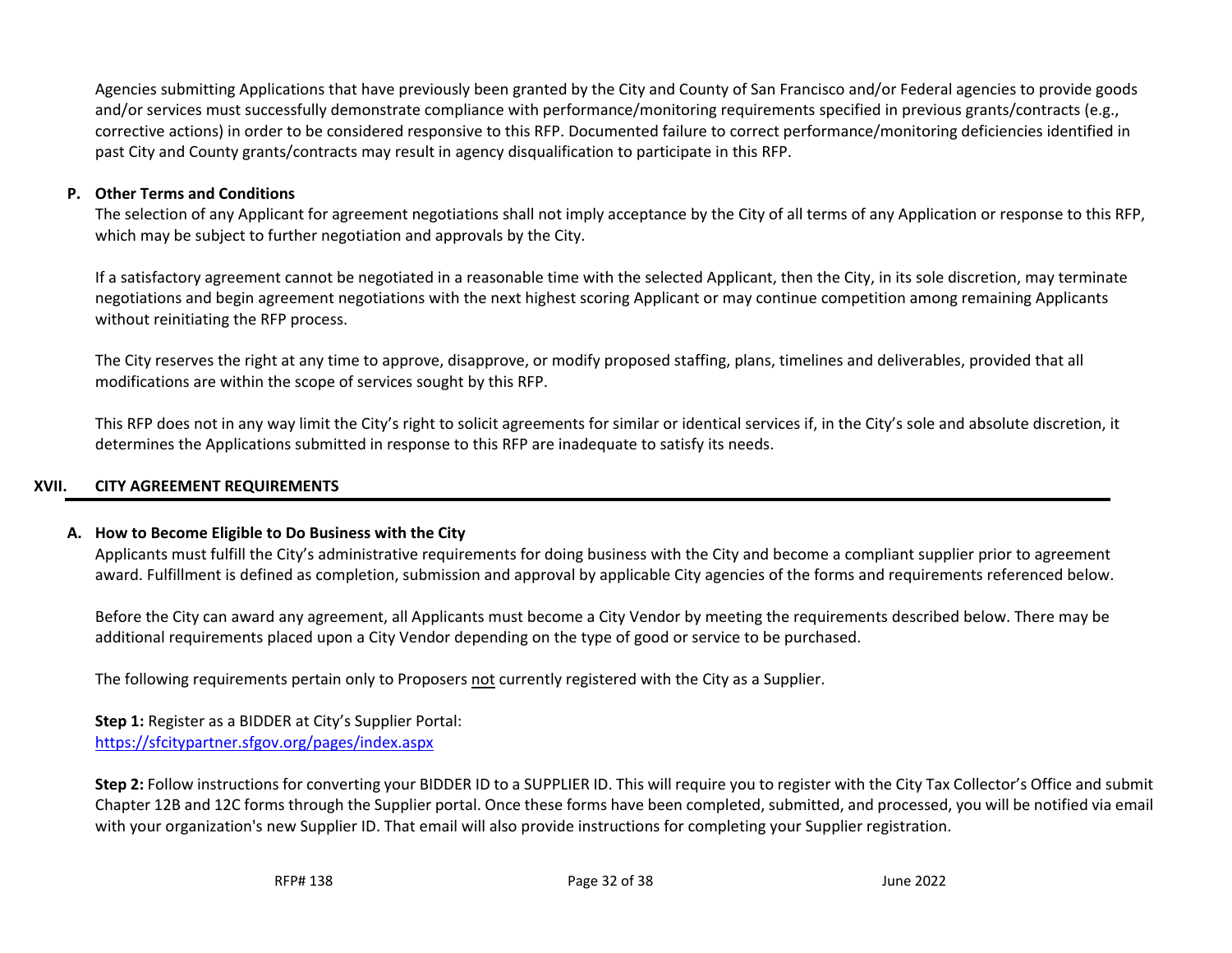- **City Business Tax Registration Inquiries:** For questions regarding business tax registration procedures and requirements, contact the Tax Collector's Office at (415) 554-4400 or, if calling from within the City and County of San Francisco, 311.
- **Chapter 12(B) and 12(C) Inquiries:** For questions concerning the City's Chapter 12(B) and 12(C) Equal Benefits and Non-Discrimination in Contracting requirements, go to: [www.sfgov.org/cmd.](http://www.sfgov.org/cmd)

#### **B. Contract Terms and Negotiations**

The successful Proposer will be required to enter into the Agreement attached hereto as Attachment 1, City's Proposed Agreement Terms. City's Proposed Agreement Terms are not subject to negotiation. Failure to timely execute the Proposed Agreement, or to furnish any and all insurance certificates and policy endorsements, surety bonds or other materials required in the Proposed Agreement, shall be deemed an abandonment of the Proposal and City, in its sole discretion, may select another Proposer and proceed against the original selectee for damages.

### **C. Standard Agreement Provisions**

Depending on the awarding department, Awarded Provider will be required to enter into a grant or contract agreement. Failure to timely execute and agreement, or to furnish any and all insurance certificates and policy endorsement, surety bonds or other materials required in the agreement, shall be deemed an abandonment of an award offer. The City, in its sole discretion, may select another Applicant.

Please see HSH's standard grant agreement here: *[https://hsh.sfgov.org/wp-content/uploads/2019/11/G-100-Grant-Template-4-19-for-posting.](https://hsh.sfgov.org/wp-content/uploads/2019/11/G-100-Grant-Template-4-19-for-posting.pdf)pdf*.

<span id="page-32-0"></span>Please see the City's standard P-600 contract agreement here: [https://sfgov.org/oca/resources.](https://sfgov.org/oca/resources)

## **D. Nondiscrimination in Contracts and Benefits**

Awarded Provider will be required to agree to comply fully with and be bound by the provisions of Chapters 12B and 12C of the San Francisco Administrative Code. Generally, Chapter 12B prohibits the City and County of San Francisco from entering into contracts or leases with any entity that discriminates in the provision of benefits between employees with domestic partners and employees with spouses, and/or between the domestic partners and spouses of employees. The Chapter 12C requires nondiscrimination in contracts in public accommodation. Additional information on Chapters 12B and 12C is available at [http://sfgov.org/cmd/.](http://sfgov.org/cmd/)

## <span id="page-32-1"></span>**E. Companies Headquartered in Certain States**

<span id="page-32-3"></span><span id="page-32-2"></span>This RFP is subject to the requirements of Administrative Code Chapter 12X, which prohibits the City from entering into contracts with companies headquartered in states with laws that perpetuate discrimination against LGBT populations or where any or all of the work on the agreement will be performed in any of those states. Applicants are hereby advised that Applicants which have their United States headquarters in a state on the Covered State List, as that term is defined in Administrative Code Section 12X.3, or where any or all of the work on the agreement will be performed in a state on the Covered State List may not enter into agreements with the City. A list of states on the Covered State List is available at the website of the City Administrator: [https://sfgsa.org/chapter-12x-state-ban-list.](https://sfgsa.org/chapter-12x-state-ban-list)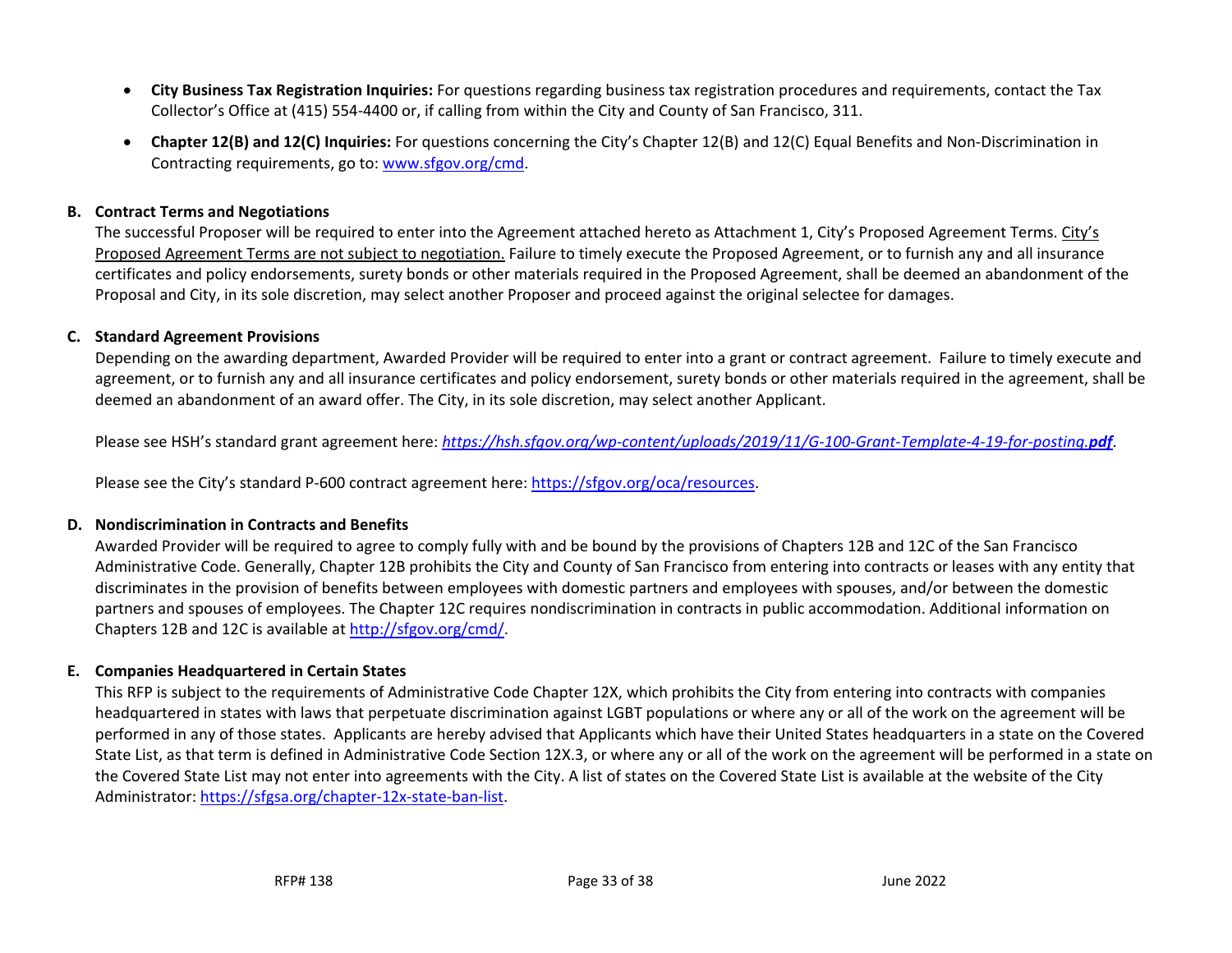## **F. Minimum Compensation Ordinance (MCO)**

Awarded Provider will be required to agree to comply fully with and be bound by the provisions of the Minimum Compensation Ordinance (MCO), as set forth in San Francisco Administrative Code Chapter 12P. Generally, this Ordinance requires contractors to provide employees covered by the Ordinance who do work funded under the contract with hourly gross compensation and paid and unpaid time off that meet certain minimum requirements. For the amount of hourly gross compensation currently required under the MCO, see www.sfgov.org/olse/mco. Note that this hourly rate may increase on January 1 of each year and that contractors will be required to pay any such increases to covered employees during the term of the contract. Additional information regarding the MCO is available on the web at www.sfgov.org/olse/mco.

## **G. Health Care Accountability Ordinance (HCAO)**

Awarded Provider will be required to agree to comply fully with and be bound by the provisions of the Health Care Accountability Ordinance (HCAO), as set forth in San Francisco Administrative Code Chapter 12Q. Awarded Providers should consult the San Francisco Administrative Code to determine their compliance obligations under this chapter. Additional information regarding the HCAO is available on the web at www.sfgov.org/olse/hcao.

## <span id="page-33-0"></span>**H. First Source Hiring Program (FSHP)**

A Proposer selected pursuant to this Solicitation shall comply with all of the provisions of the First Source Hiring Program, Chapter 83 of the San Francisco Administrative Code that apply to this Agreement and an awarded Proposer is subject to the enforcement and penalty provisions in Chapter 83. Refer to Attachment 1, City's Proposed Agreement Terms for additional details related to the application of this Ordinance to a contract awarded pursuant to this Solicitation.

## **I. Conflicts of Interest**

<span id="page-33-1"></span>The successful Applicant will be required to agree to comply fully with and be bound by the applicable provisions of state and local laws related to conflicts of interest, including Section 15.103 of the City's Charter, Article III, Chapter 2 of City's Campaign and Governmental Conduct Code, and Section 87100 et seq. and Section 1090 et seq. of the Government Code of the State of California. The successful Applicant will be required to acknowledge that it is familiar with these laws; certify that it does not know of any facts that constitute a violation of said provisions; and agree to immediately notify the City if it becomes aware of any such fact during the term of the Agreement.

<span id="page-33-2"></span>Individuals who will perform work for the City on behalf of the successful Applicant might be deemed consultants under state and local conflict of interest laws. If so, such individuals will be required to submit a Statement of Economic Interests, California Fair Political Practices Commission Form 700, to the City within ten calendar days of the City notifying the successful Applicant that the City has selected the Applicant.

# **J. Insurance Requirements**

<span id="page-33-4"></span><span id="page-33-3"></span>Upon award, Awarded Provider shall provide a copy of current insurance certificate naming the City as Additional Insured in a separate endorsement page, or submit evidence that it can obtain the following coverage and name the City as Additional Insured: (1) Workers' Compensation, in statutory amounts, with Employers' Liability Limits not less than \$1,000,000 each accident, injury or illness; (2) Commercial General Liability Insurance with limits not less than \$1,000,000 each occurrence Combined Single Limit for Bodily Injury and Property Damage, including Contractual Liability, Personal Injury, Products and Completed Operations; Policy must include Abuse and Molestation coverage (3) Commercial Automobile Liability Insurance with limits not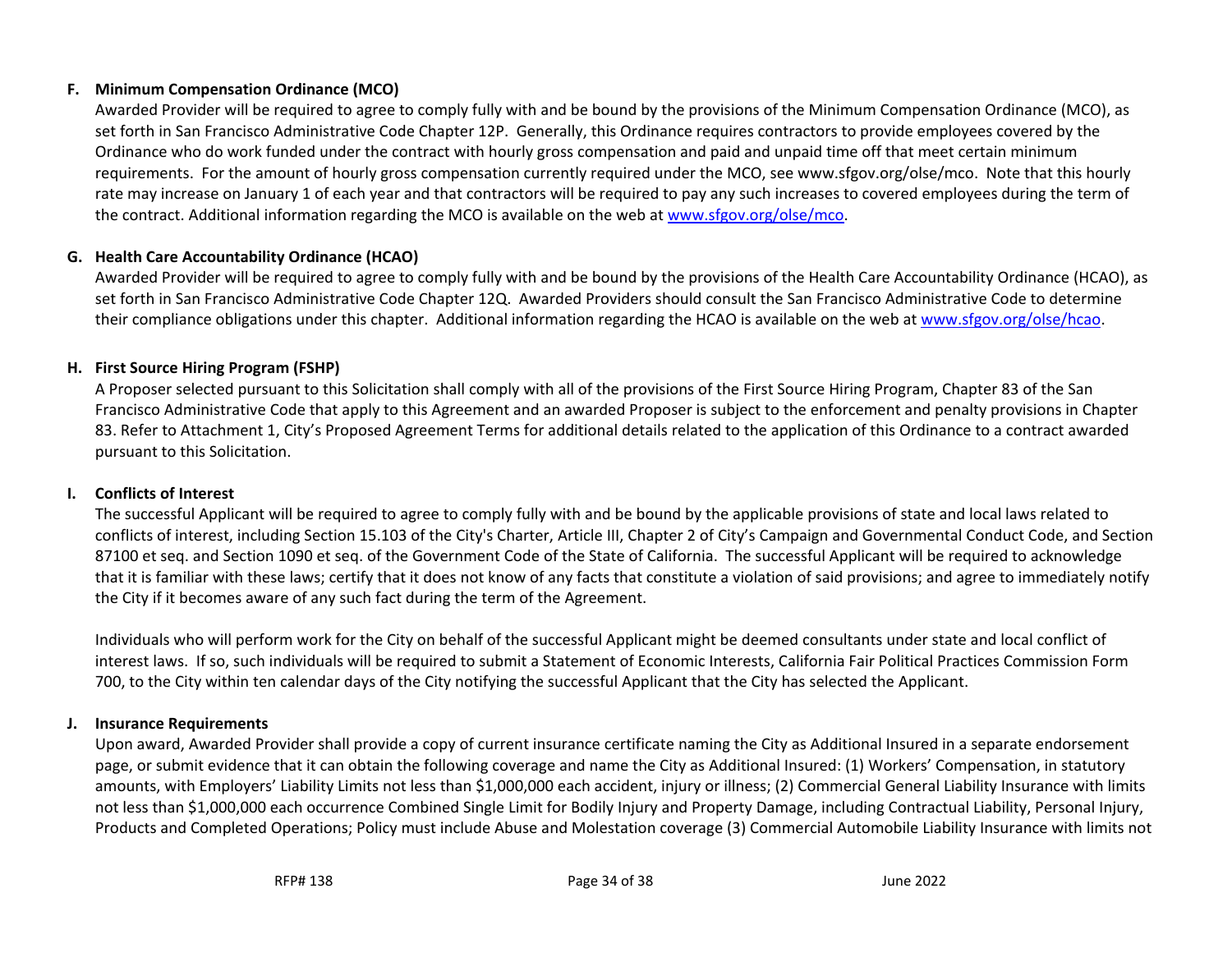less than \$1,000,000 each occurrence Combined Single Limit for Bodily Injury and Property Damage, including Owned, Non-Owned and Hired auto coverage, as applicable; and (4) Professional Liability Insurance for negligent acts, errors or omission with respect to professional or technical services with limits not less than \$1,000,000 for each claim; (5) Technology Errors and Omissions Liability coverage, with limits of \$1,000,000 for each claim and each loss. The policy shall at a minimum cover professional misconduct or lack of the requisite skill required for the performance of services defined in the awarded agreement.

Additional or varying insurance requirements may be imposed and specified in the awarded agreement.

## **K. Compliance with Municipal Codes**

Awarded Providers that do not comply with laws set forth in San Francisco's Municipal Codes may be unable to enter into an agreement with the City. Some of the laws are referenced in this RFP.

### **L. Compliance with Laws and Regulations**

Awarded Provider shall comply with all applicable federal, state, and local laws. In the event any governmental restrictions may be imposed which would necessitate alteration of the material, quality, workmanship or performance of the items offered on its Application prior to their delivery, it shall be the responsibility of the Awarded Provider to notify the City at once, indicating in its letter the specific regulation which required such alterations. The City reserves the right to accept any such alterations, including any price adjustments occasioned thereby, or to cancel the Agreement.

#### **M. City's Approval Rights over Subcontractors and Subcontractor Payments**

<span id="page-34-0"></span>The City has approval rights over the use of all Subcontractors. Applicants must identify all current or planned subcontractors in their Application. All current and future subcontractors must conform to all City policies regarding subcontractors. Furthermore, each Applicant, and subsequent Awarded Provider, understands, acknowledges, and agrees that if it subcontracts with a third party for services, the Applicant accepts responsibility for full and prompt payment to the third party. Any dispute between the Applicant and the third party, including any payment dispute, will be promptly remedied by the Applicant. Failure to promptly remedy or to make prompt payment to a third party (subcontractor) may result in the City's withholding of payment to the Awarded Provider.

#### <span id="page-34-1"></span>**N. FEMA Emergency & Exigency Grant/Contract Requirements**

The agreements awarded as a result of this RFP may be eligible for FEMA reimbursement. FEMA requires inclusion of the particular provisions for procurement under exigent or emergency circumstances.

<span id="page-34-2"></span>Please see the sample FEMA Appendix here: [https://sfgov.org/oca/resources.](https://sfgov.org/oca/resources)

#### **XVIII. PROTEST PROCEDURES**

<span id="page-34-4"></span><span id="page-34-3"></span>The City reserves the right to proceed with its Contractor/Grantee selection and/or negotiation process during any protest period. The City will cease its Contractor/Grantee selection process only if and when it receives a notification of decision that is in favor of the protester.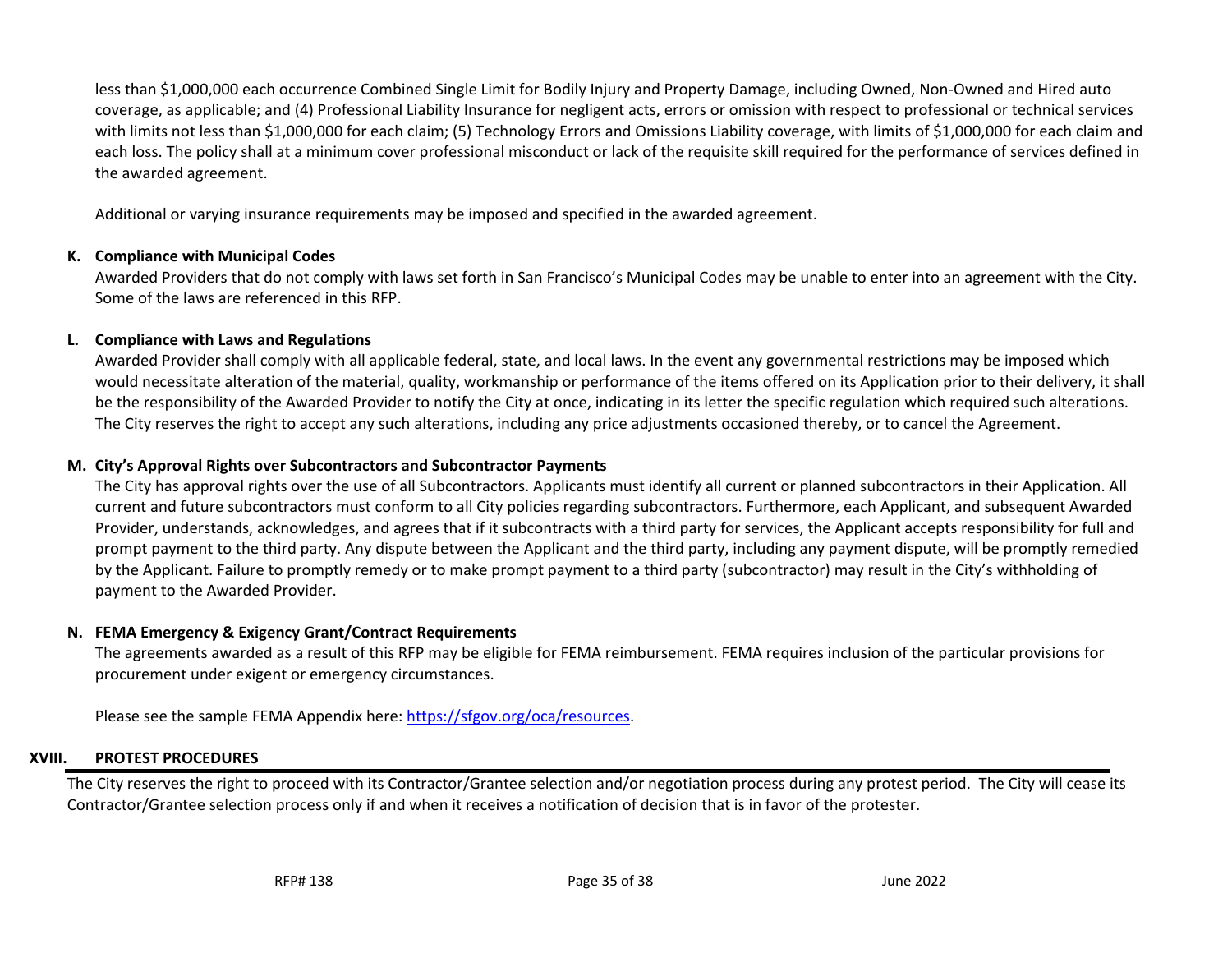### **A. Protest Procedures**

## **1. Protest of Non-Responsiveness Determination**

Within three (3) business days of the City's issuance of a Notice of Non-Responsiveness, a Proposer may submit a written Notice of Protest of Non-Responsiveness. The Notice of Protest must include a written statement specifying in detail each and every one of the grounds asserted for the protest. The Notice of Protest must be signed by an individual authorized to represent the Proposer, and must cite the law, rule, local ordinance, procedure or Solicitation provision on which the protest is based. In addition, the Notice of Protest must specify facts and evidence sufficient for the City to determine the validity of the protest.

## **2. Protest of Non-Responsible Determination**

Within three (3) business days of the City's issuance of a Notice of Non-Responsibility, a Proposer may submit a written Notice of Protest of Non-Responsibility. The Notice of Protest must include a written statement specifying in detail each and every one of the grounds asserted for the protest. The Notice of Protest must be signed by an individual authorized to represent the Proposer, and must cite the law, rule, local ordinance, procedure or Solicitation provision on which the protest is based. In addition, the Notice of Protest must specify facts and evidence sufficient for the City to determine the validity of the protest.

## <span id="page-35-0"></span>**3. Protest of Contract Award**

Within three (3) business days of the City's issuance of a Notice of Intent to Award, a Proposer may submit a written Notice of Protest of Contract Award. The Notice of Protest must include a written statement specifying in detail each and every one of the grounds asserted for the protest. The Notice of Protest must be signed by an individual authorized to represent the Proposer, and must cite the law, rule, local ordinance, procedure or Solicitation provision on which the protest is based. In addition, the Notice of Protest must specify facts and evidence sufficient for the City to determine the validity of the protest.

## **4. Delivery of Protests**

A Notice of Protest must be written. Protests made orally (e.g., by telephone) will not be considered. A Notice of Protest must be delivered by mail or email to the Contract Administrator whose name and contact information appears on the cover page to this Solicitation and received by the due dates stated above. A Notice of Protest shall be transmitted by a means that will objectively establish the date the City received the Notice of Protest. If a Notice of Protest is mailed, the protestor bears the risk of non-delivery within the deadlines specified herein.

# **XIX. CITY SOCIAL POLICY REQUIREMENTS**

The San Francisco Municipal Code establishes a number of requirements for people seeking to do business with the City ("Social Policy Requirements"). These Social Policy Requirements can be found in Attachment 1, City's Proposed Agreement Terms. The Social Policy Requirements set forth below are NOT intended to be a complete list of all Social Policy Requirements applicable to this Solicitation and any contracts awarded from it. Proposers are encouraged to carefully review the Social Policy Requirements applicable to this Solicitation contained in Attachment 1, City's Proposed Agreement Terms.

# <span id="page-35-2"></span><span id="page-35-1"></span>**A. Proposers Unable to do Business with the City**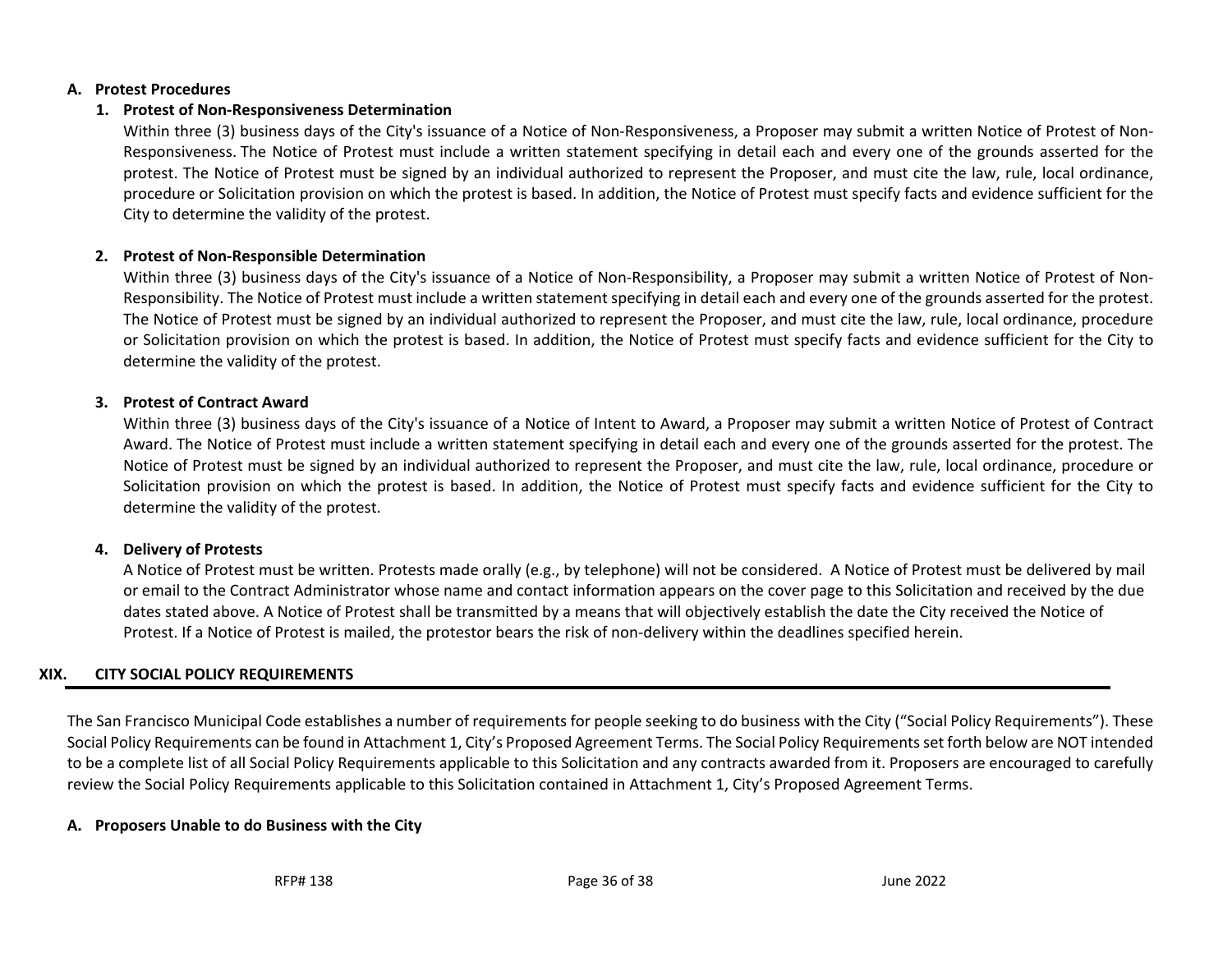## **1. Generally**

Proposers that do not comply with laws set forth in San Francisco's Municipal Codes may be unable to enter into a contract with the City. Laws applicable to this Solicitation are set forth below and in Attachment 1, City's Proposed Agreement Terms.

## **2. Administrative Code Chapter 12X**

Subject to certain exceptions, Proposers are advised that this Solicitation is subject to the requirements of Administrative Code Chapter 12X, which prohibits the City from entering into a contract with a Proposer that (a) has its headquarters in a state that has enacted a law that perpetuates discrimination against LGBT people and/or has enacted a law that prohibits abortion prior to the viability of the fetus, or (b) will perform any or all of the work on the contract in such a state. Chapter 12X requires the City Administrator to maintain a list of such states, defined as "Covered States" under Administrative Code Sections 12X.2 and 12X.12. The list of Covered States is available on the website of the City Administrator [\(https://sfgsa.org/chapter-12x-state-ban-list\)](https://sfgsa.org/chapter-12x-state-ban-list). Proposers will be required to certify compliance with Chapter 12X as part of their Proposal, unless the City determines that a statutory exception applies. Refer to Attachment 1, City's Proposed Agreement Terms for additional details related to the application of this Ordinance to a contract awarded pursuant to this Solicitation.

## **3. Administrative Code Chapter 12B**

A Proposer selected pursuant to this Solicitation may not, during the term of the Agreement, in any of its operations in San Francisco, on real property owned by San Francisco, or where work is being performed for the City elsewhere in the United States, discriminate in the provision of bereavement leave, family medical leave, health benefits, membership or membership discounts, moving expenses, pension and retirement benefits or travel benefits, as well as any benefits other than the benefits specified above, between employees with domestic partners and employees with spouses, and/or between the domestic partners and spouses of such employees, where the domestic partnership has been registered with a governmental entity pursuant to state or local law authorizing such registration, subject to the conditions set forth in §12B.2(b) of the San Francisco Administrative Code. Refer to Attachment 1, City's Proposed Agreement Terms for additional details related to the application of this Ordinance to a contract awarded pursuant to this Solicitation.

# **5. Prevailing Wage Ordinance**

Property Manager will require its contractors and subcontractors performing (i) labor in connection with a "public work" as defined under California Labor Code Section 1720 et seq. (which includes certain construction, alteration, maintenance, demolition, installation, repair, carpet laying, or refuse hauling work if paid for in whole or part out of public funds) or (ii) Covered Construction as defined in San Francisco Administrative Code Section 23.61, at the premises to (1) pay workers performing such work not less than the Prevailing Rate of Wages, (2) provide the same hours, working conditions, and benefits as in each case are provided for similar work performed in San Francisco County, and (3) employ apprentices in accordance with San Francisco Administrative Code Section 23.61 (collectively, "Prevailing Wage Requirements"). Property Manager will cooperate with the City in any action or proceeding against a Contractor or Subcontractor that fails to comply with the Prevailing Wage Requirements.

# **6. Health Care Accountability Ordinance**

A Proposer selected pursuant to this Solicitation shall comply with the requirements of Chapter 12Q. For each Covered Employee, an awarded Proposer shall provide the appropriate health benefit set forth in Section 12Q.3 of the Health Care Accountability Ordinance (HCAO). If a Proposer selected pursuant to this Solicitation chooses to offer the health plan option, such health plan shall meet the minimum standards set forth by the San